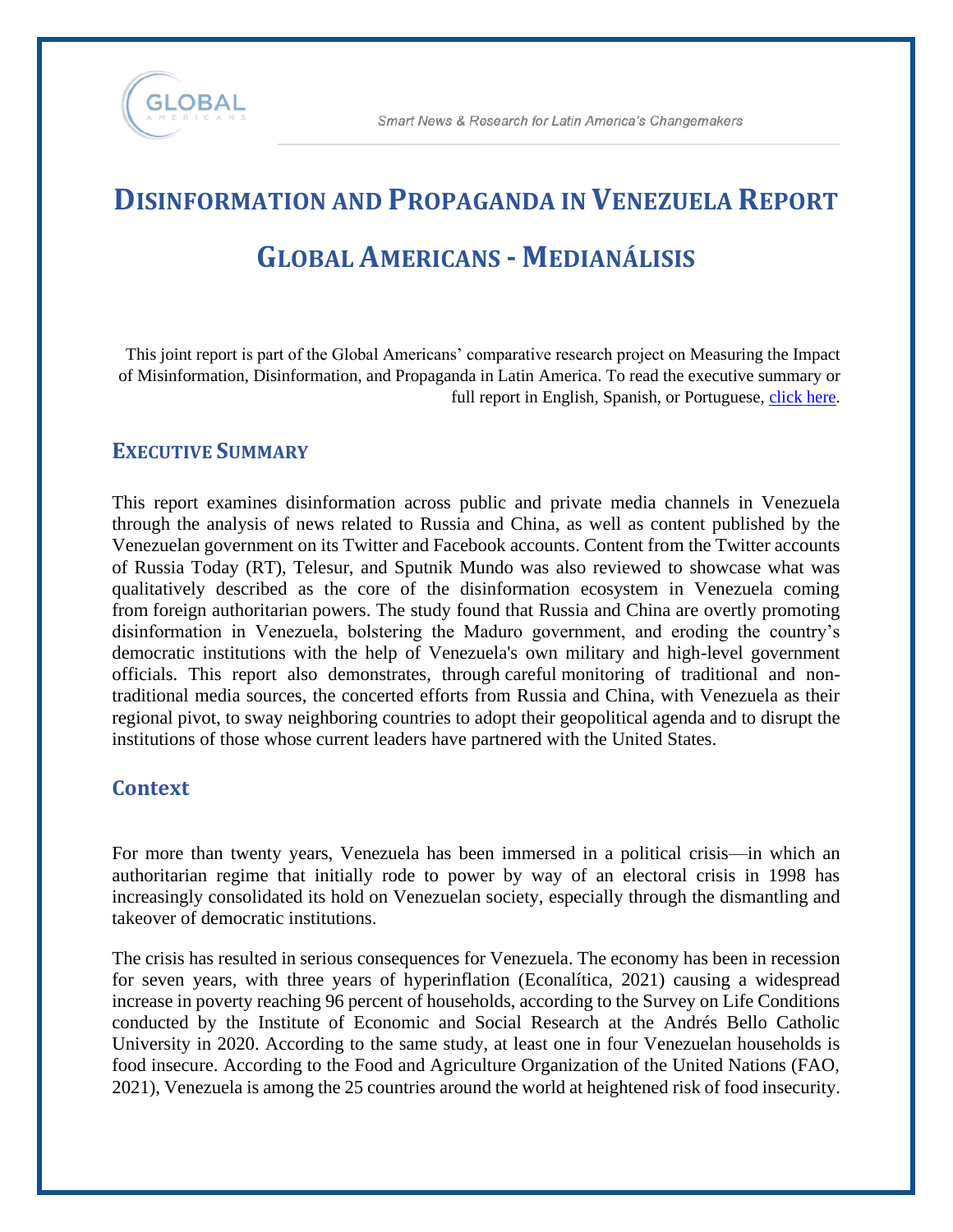

The economic and political situation has triggered an unprecedented exodus in the region. According to the United Nations Refugee Agency (UNHCR, 2021) the greatest migration crisis in the world is no longer in the Middle East or Africa; it is in Latin America, due to the 5.6 million Venezuelans who have fled their country in search of better living conditions.

Acuña-Alfaro and Khoudour (2020) have documented that Venezuelan migrants and refugees are especially concentrated in Colombia, Ecuador, and Peru, countries that saw their Venezuelan migrant populations increase 66 percent between 2010 and 2019.

Naturally, the slide towards autocracy led to the restriction of the system of civil liberties established in the Constitution of the Bolivarian Republic of Venezuela, especially the freedoms of expression and information. Hundreds of traditional private media companies were forced to shut down, change their editorial line, or be sold to pro-government interests. Medianálisis (2020) has estimated that between 2013 and 2018, 71 print publications in Venezuela have changed their distribution, migrated to an online-only format, or have closed, while 144 radio stations have been shut down by the National Telecommunications Commission (CONATEL) regulatory agency.

Additionally, dozens of independent journalism portals and international television channels have been sanctioned or blocked by CONATEL under restrictive journalism legislation.

Social media networks now represent an important outlet for interaction and information among Venezuelans. According to the report "We are social" (2020), there are 12 million social media users in Venezuela, with Facebook, Instagram, and Twitter being the most popular platforms. In addition, the report indicates that 81 percent of Venezuelans regularly connect to interactive media platforms through their mobile devices.

It is important to add that the deterioration of public services, such as electricity and the internet, contribute decisively to government control over the public sphere. In March 2019, all of Venezuela was without electricity for five days, due to a failure in the country's main hydroelectric plant. Since then, daily power outages, especially in the interior, have only intensified.

According to the Committee for People Affected by Blackouts (Depablos, 2021) at least 38,004 power failures were registered in the first quarter of 2021.

According to CONATEL, the main internet provider in Venezuela is the public access service CANTV-ABA, which accounts for 66.4 percent of internet subscribers (Arvelais, 2021). CANTV-ABA, however, works only intermittently and blocks numerous independent informational portals, limiting citizens' access to information.

Satellite internet and fiber optic services are now offered but remain unaffordable for the vast majority of Venezuelans, whose salaries are well below average for the region (and continue to depreciate amid the country's ongoing economic and financial crisis).

Consequently, the government's hegemony over communications outlets has solidified over the past five years. Bisbal (2011) has identified this as the state's main strategy for ensuring the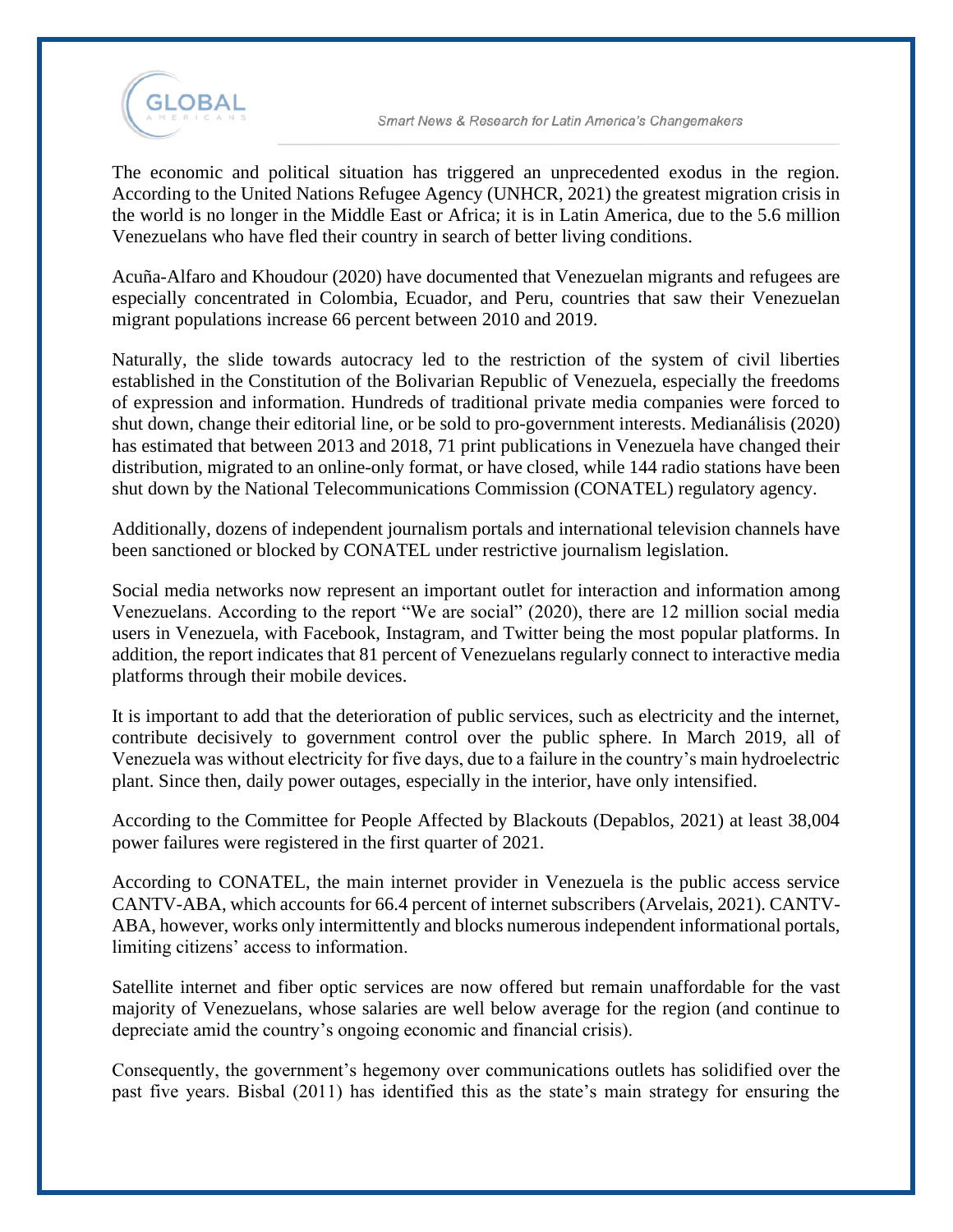

primacy of its ideology. The ideological hegemony of "Bolivarian socialism" was spearheaded by the late President Hugo Chávez, who ordered the creation of a multitude of state-run media outlets, which have come to dominate the airwaves.

In this context, it is easier for the Venezuelan state to produce disinformation that generates repercussions at home and abroad. According to Trepiccione (Cañizález, 2020), Venezuela "has become a great laboratory for the manufacturing of fake news for some years now, insofar as the Venezuelan problem ceased to be a local political conflict and gave way to a global geopolitical and geostrategic dispute."

The study was conducted based on the following two assumptions:

- The governments of Russia and China are coordinating and conducting disinformation activities in Venezuela.
- The Venezuelan state, through its state-run media outlets, is actively participating in disinformation activities.

The topics addressed by this study are detailed below. The results stem from an analysis of Russian and Chinese media outlets, followed by a geopolitical analysis.

#### **RUSSIA**

## **Sputnik and EpiVacCorona Vaccines**

This study looks at the Twitter accounts of RT, Telesur, and Sputnik. Social media accounts of Venezuelan government actors that follow these outlets were also identified, including Venezolana de Televisión (VTV), vice president Delcy Rodríguez, and Nicolás Maduro, as disclosed in the following table: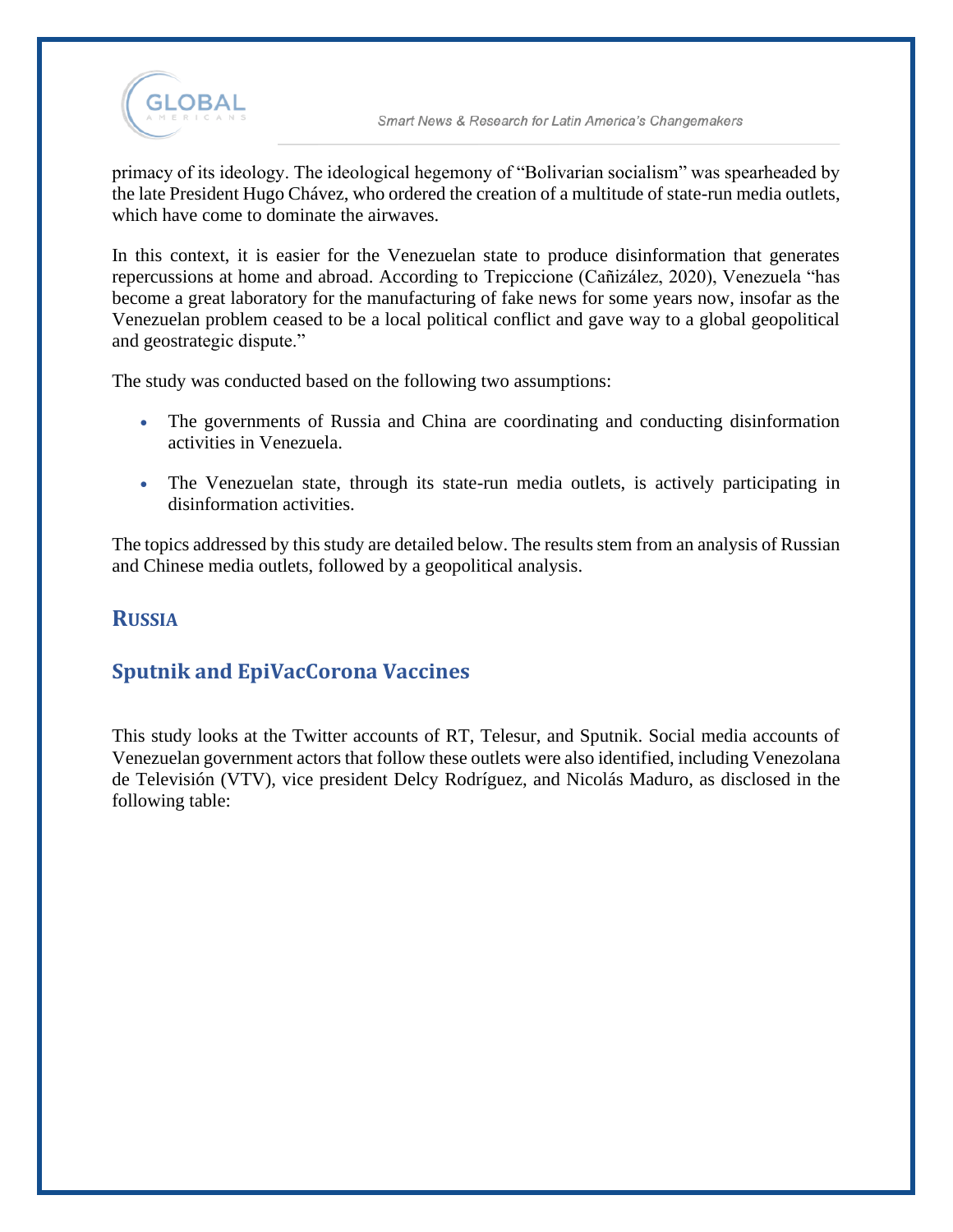## **Table 1: Venezuelan government accounts that follow Russian media**

|         | from user bot: $\mp$ from user scre $\mp$ | Ŧ.<br>id | original query $\equiv$ |
|---------|-------------------------------------------|----------|-------------------------|
| 0.7     | <b>VTVcanal8</b>                          | GobVe    | SputnikV                |
| 0.36    | AquiConErnesto                            | GobVe    | SputnikV                |
| 0.75    | <b>ViceVenezuela</b>                      | GobVe    | SoutnikV                |
| 520.294 | CarnetDLaPatria                           | GobVe    | SoutnikV                |
| 0.45    | drodriven2                                | GobVe    | SputnikV                |
| 708.113 | <b>DianaIndustrias</b>                    | Gobve    | SputnikV                |
| 0.26    | Mippcivzla                                | GobVe    | SoutnikV                |
| 323,988 | LaHojillaenTV                             | GobVe    | SputnikV                |
| 0.59    | bloque patria                             | GobVe    | SputnikVLlegaAVene      |
| 0.31    | NicolasMaduro                             | GobVe    | SputnikVLlegaAVene      |
| 900.614 | MisionRSOficial                           | GobVe    | SputnikVLlegaAVene      |
| 0.67    | CancilleriaVE                             | GobVe    | SputnikVLlegaAVene      |
| 379.801 | ErikaPSUV                                 | GobVe    | SputnikVLlegaAVene      |
| 515.643 | ZE Aragua                                 | GobVe    | SputnikVLlegaAVene      |
| 207.906 | <b>MarcoTorresPSUV</b>                    | GobVe    | SputnikVLlegaAVene      |
| 0.37    | MercalOficial                             | GobVe    | SputnikVLlegaAVene      |
| 596.776 | ZEPortuguesa                              | GobVe    | SputnikVLlegaAVene      |
|         | FundambienteOfc                           | GobVe    | SputnikVLlegaAVene      |
| 495.058 | somos ejercito                            | GobVe    | SputnikVLlegaAVene      |
| 959.028 | <b>GNB Amazonas</b>                       | GobVe    | SputnikVLlegaAVene      |
| 0.88    | Lechuguinos com                           | GobVe    | SputnikV                |
| 0.39    | ConasGNBCmdte                             | GobVe    | SputnikVLlegaAVene      |
| 0.45    | <b>GDP Cabimas</b>                        | GobVe    | SputnikVLlegaAVene      |
| 835.829 | hogardepatria                             | GobVe    | SputnikV                |
| 0.54    | GNBDesur32                                | GobVe    | SputnikVLlegaAVene      |
| 0.71    | CMDTEDESUR32                              | GobVe    | SputnikV                |
| 0.33    | CaracasUnefa                              | GobVe    | SputnikVLlegaAVene      |
| 0.47    | ConasGNB                                  | GobVe    | SputnikVLlegaAVene      |
|         |                                           |          |                         |

The Hoaxy tool extracted #SputnikV hashtag data that reveals the hashtag was powered by Actualidad RT with the support of at least 54 bots and 152 additional accounts, which share many characteristics of *cyborgs.* Thus, state media outlets seek to praise Russian support via distribution of the Sputnik vaccine, as opposed to vaccines developed in the United States. According to this narrative, these outlets uphold that the U.S. maintains a "block" against Venezuela, when there is really no such sanction. In fact, the U.S. Department of State has loosened sanctions to facilitate the acquisition of supplies to combat COVID-19.

When analyzing pro-government (PROGOB) and private media outlets indicated in the table below, results show that outlets neither elaborated on the subject matter, nor verified this information regarding vaccine distribution.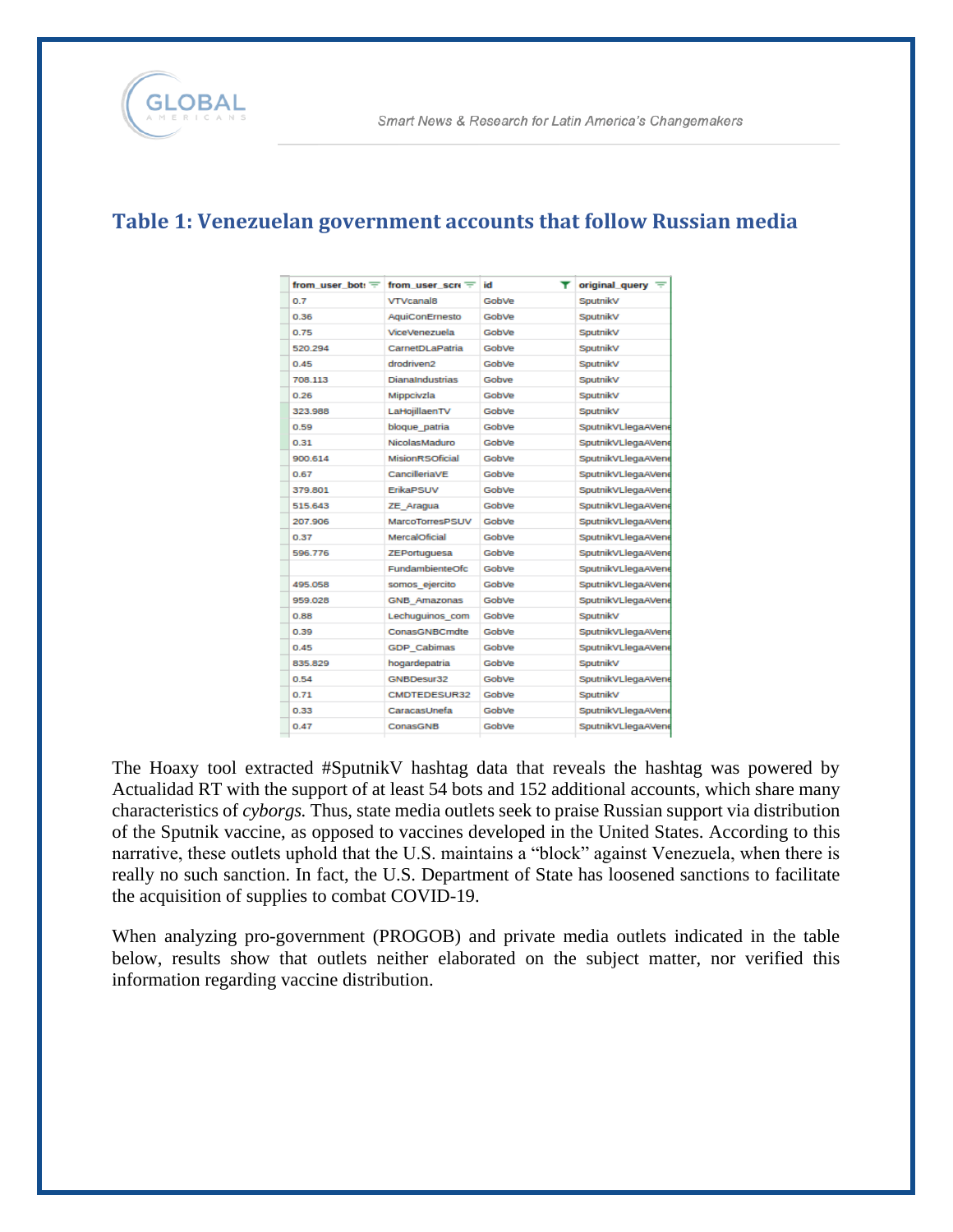

| <b>Outlet</b>                  | <b>Tendency</b> | <b>Units</b> |
|--------------------------------|-----------------|--------------|
| <b>CDCCS</b>                   | <b>PROGOB</b>   | 8            |
| EFECTO COCUYO                  | <b>PRIVATE</b>  | 11           |
| <b>EL PITAZO</b>               | <b>PRIVATE</b>  | 17           |
| <b>CARAOTA DIGITAL</b>         | <b>PRIVATE</b>  | 16           |
| <b>TELESUR</b>                 | <b>PROGOB</b>   | 3            |
| LA IGUANA TV                   | <b>PROGOB</b>   | 3            |
| <b>TAL CUAL</b>                | <b>PRIVATE</b>  | 6            |
| LA PATILLA                     | <b>PRIVATE</b>  | 25           |
| <b>EL NACIONAL</b>             | <b>PRIVATE</b>  | 17           |
| EL UNIVERSAL                   | <b>PRIVATE</b>  | 3            |
| ÚLTIMAS NOTICIAS               | PROGOB          | 9            |
| <b>CORREO ORINOCO</b>          | <b>PROGOB</b>   | 4            |
| <b>APORREA</b>                 | <b>PROGOB</b>   | 4            |
| <b>BANCA Y NEGOCIOS</b>        | <b>PRIVATE</b>  | 2            |
| 2001                           | <b>PRIVATE</b>  | 3            |
| <b>TOTAL OUTLETS REVIEWED:</b> | 15              |              |
| <b>PROGOVT TENDENCY:</b><br>6  |                 |              |
| PRIVATE TENDENCY:<br>8         |                 | 131          |

# **Table 2: News by media outlet and trend**

The analysis looks at three different moments: the announcement of vaccine registration on August 11, 2020; Maduro's statement saying he would be the first to be vaccinated; and finally, the alleged participation of Venezuela in the third phase of the vaccine trial. The vaccine rollout was regularly monitored during the investigation, including the contract signed between Venezuela and Russia and the arrival of the Sputnik vaccine; however, so far there is no official information on the arrival of the second doses of the vaccine.

As the last component of the investigation, 11 sources were selected, including official Venezuelan and Russian websites and public media outlets. This period of the study ran from June 1 to July 12, 2021. Data shared by the Minister of Education regarding the time extension between the delivery of the first and second doses of the Sputnik vaccine was verified and compared with other sources, including the Ministry of Education website and two Russian media outlets.

The sources analyzed are detailed below: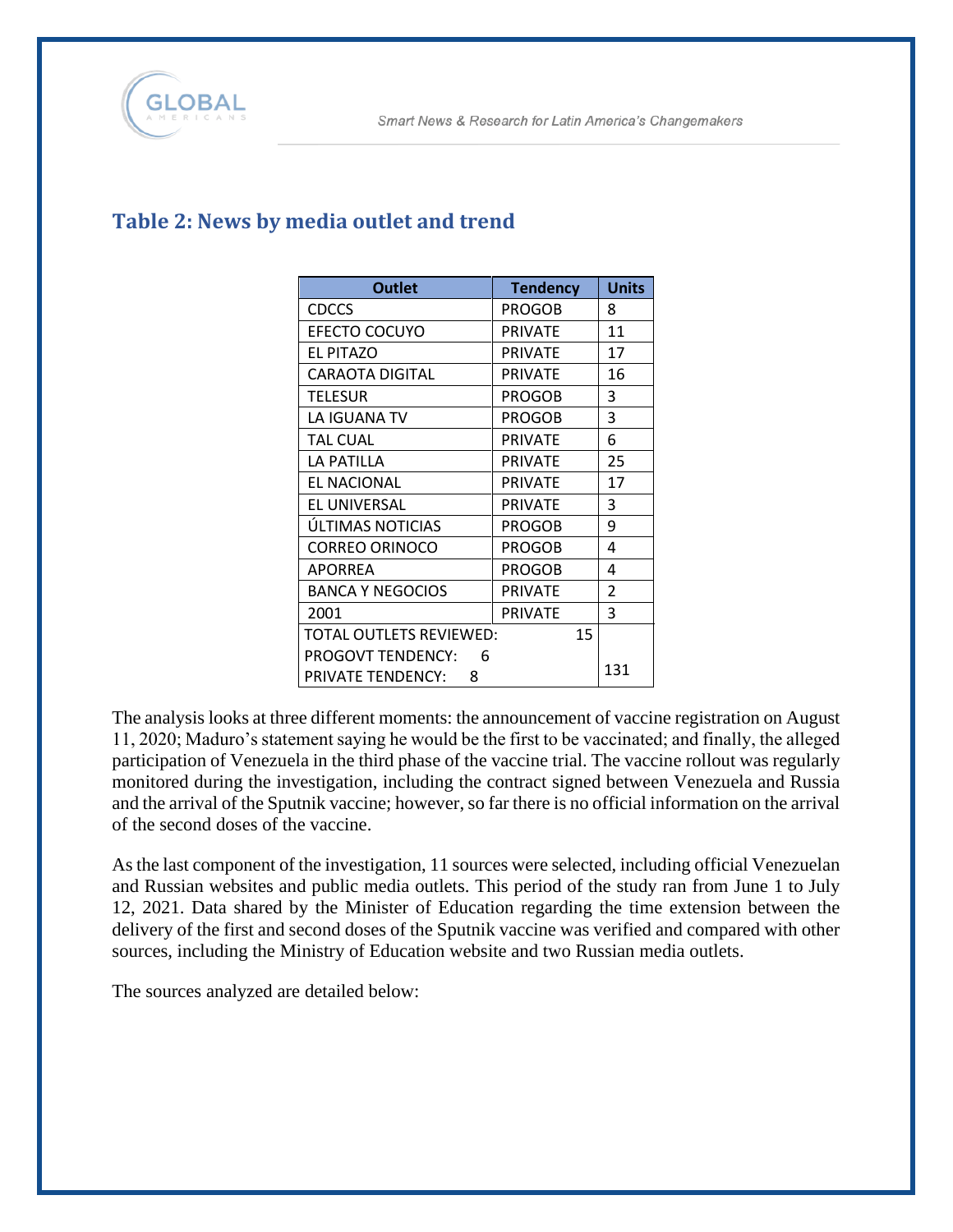

## **Table 3: Media outlets**

| <b>MEDIA OUTLET</b>       | <b>WEBSITE</b>          |
|---------------------------|-------------------------|
| VTV                       | vtv.gob.ve              |
| <b>TELESUR</b>            | telesur.net             |
| <b>CORREO DEL ORINOCO</b> | correodelorinoco.gob.ve |
| <b>SPUTNIK MUNDO</b>      | mundo.sputniknews.com   |
| RT                        | actualidad.rt.com       |

#### **Table 4: Government sources**

| <b>SOURCE</b>                             | <b>WEBSITE</b>         |
|-------------------------------------------|------------------------|
| MINISTRY OF HEALTH                        | mpps.gob.ve            |
| SISTEMA PATRIA (NATIONAL ID SYSTEM)       | covid19.patria.org.ve  |
| MINISTRY OF FOREIGN AFFAIRS               | mppre.gob.ve           |
| <b>VICE PRESIDENCY</b>                    | Vicepresidencia.gob.ve |
| MINISTRY OF ECONOMICS AND FINANCE         | mppef.gob.ve           |
| MINISTRY OF COMMUNICATION AND INFORMATION | minci.gob.ve           |

Subsequently, the state television network VTV published a single informative piece on June 27, 2021 titled "Study in Argentina reveals that one dose of Sputnik V reduces mortality by up to 80 percent in those over 60 years of age." However, the article did not address the implications for Venezuela, nor did it mention the new norm of receiving a single dose in Venezuela. There was also no mention of this in the *Correo de Orinoco* state-run newspaper*.* The multistate TV network Telesur published an informative piece on its website on June 20 with the headline, "[Vice President] Delcy Rodríguez follows up on supply of vaccines in Russia." It used a tweet published on June 18 by the Vice President as reference. Telesur copied the story from the Vice President's website on the same date that the tweet was posted. The article details her meeting with the Russian Fund for Direct Investment "to follow up on the Delivery Plan for Sputnik V and Sputnik Light vaccines in Venezuela." The media spread misinformation by stating that "...in the midst of the economic sanction imposed by the U.S. government, the government continues to guarantee the protection and life of the Venezuelan people."

An analysis of the media outlets indicated above was conducted specifically with regard to the EpiVacCorona vaccine developed by the State Research Center for Virology and Biotechnology (VECTOR).

Discourse condemning North American imperialism, which the governments of Russia and Venezuela are united against, is prevalent in vaccine related news. The website of the Russian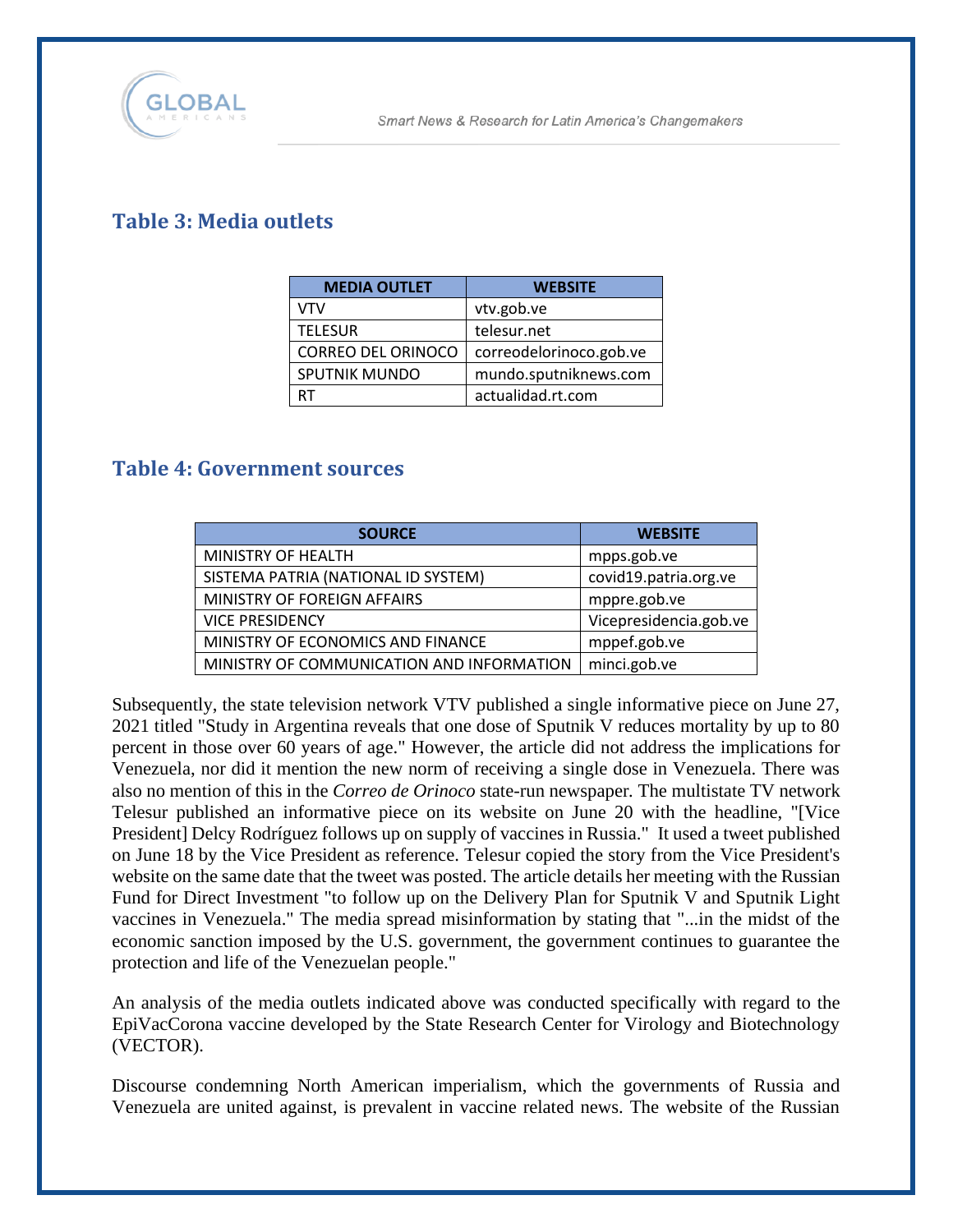

news agency Sputnik provides information explaining the delay in production and delivery of the second doses. RT also published four articles related to the delay. The headlines read: i) on June 23, "Moscow comments on reports about a shortage of the Sputnik V vaccine in Argentina"; ii) on June 26, "A study in Argentina reveals that a dose of Sputnik V reduces mortality by up to 80 percent in those over 60 years of age; iii) on June 29, "The Argentine laboratory Richmond announces that production of the second dose of Sputnik V will begin next Monday"; and iv) on July 12, "Sputnik V produces a high level of COVID-19 antibodies and neutralizers [ *sic* ] after a single dose, concludes an Argentine study published in the journal *Cell.*" While they all refer to Argentina, nothing is said about Venezuela.

In addition, the articles published between May 4 and June 4, 2021 clearly note the presence of propaganda bias in public information, which have been used to divert attention away from the failure to deliver the second doses of the Sputnik vaccine as the government remains silent on the issue.

The investigation found that the regime's propaganda is even more noticeable around issues pertaining to Russia than to aid from China. On March 29, 2021, an announcement stated that the second dose of the Russian vaccine would be arriving in the country and that the Venezuelan volunteers would participate in the Phase III clinical trial of the vaccine. On March 30, the first doses arrived, and both events were celebrated simultaneously. Government spokespersons praised Vladimir Putin and took the opportunity to issue statements against the common enemy: the U.S.. These announcements were opportunistic in the wake of the Russian Deputy Prime Minister Yuri Borisov's visit to Caracas. After these events, there was no further discussion about the matter or the second dose. Furthermore, the document from the Ministry of Health authorizing its emergency use is unavailable. It is unknown how many doses arrived, what the protocol is for selecting trial candidates, the age range of volunteers, how much it costs, or how much each volunteer will be paid.

Vice President Rodríguez clearly expressed on behalf of the Maduro government that "[t]here is a contrast between Russia and China and the role played by some countries who are accumulating and hoarding vaccines with the aim of creating imbalance and asymmetry worldwide."

The RT Spanish portal echoed the tweets that the Minister of Science and Technology wrote about the vaccine on March 30 in an article titled: "Venezuela begins studies with the Russian vaccine EpiVacCorona." Oddly enough, it published an article with a similar headline on May 5, stating: "Venezuela starts Russian EpiVacCorona anti-covid vaccine clinical trials." In this piece, they reference Delcy Rodríguez's statement and a tweet from the Russian ambassador to Venezuela.

Additional information from three government websites was reviewed: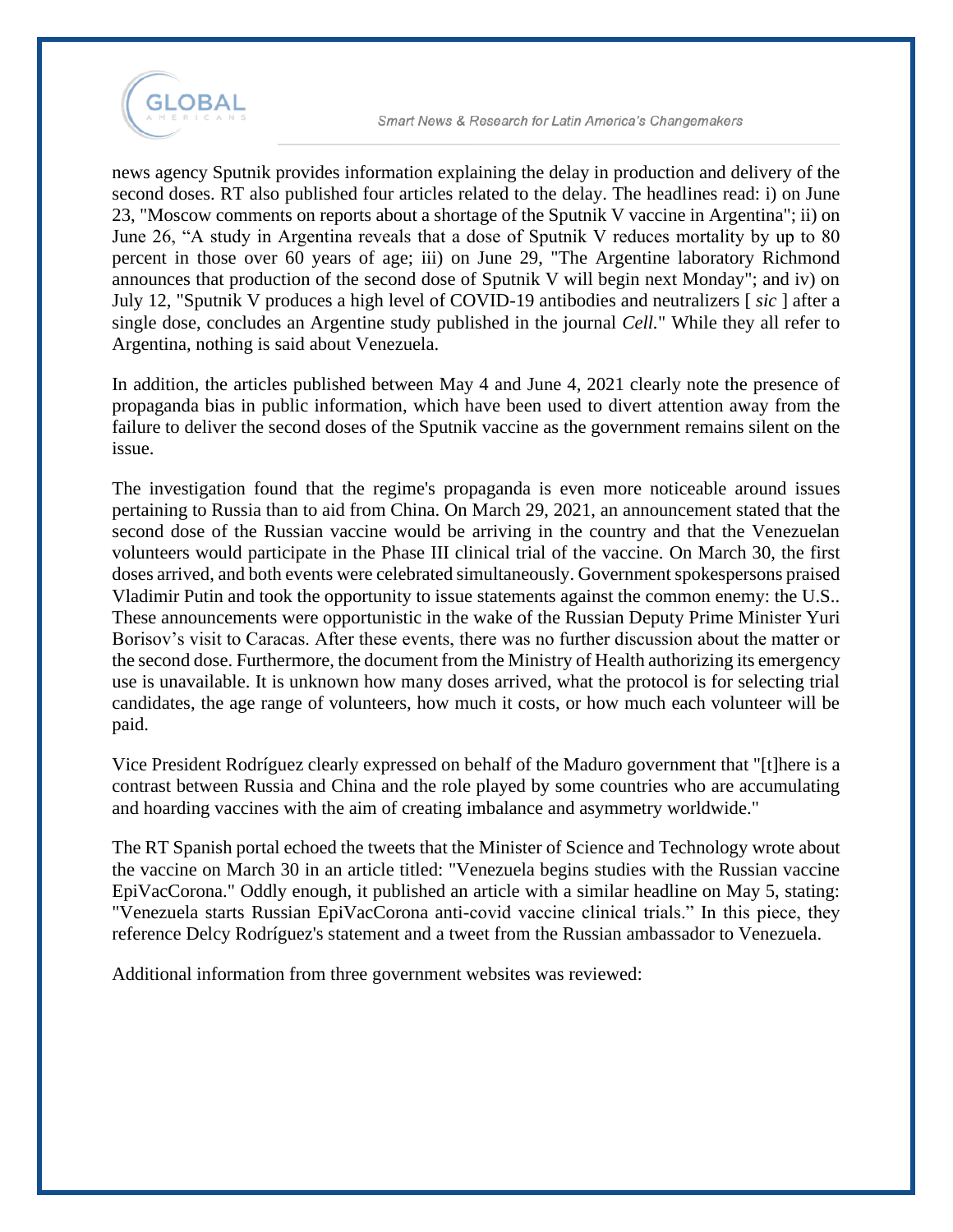

# **Table 5: Government websites**

| <b>SOURCE</b>                             | <b>WEBSITE</b>      |
|-------------------------------------------|---------------------|
| MINISTRY OF HEALTH                        | mpps.gob.ve         |
| SISTEMA PATRIA                            | patria.org.ve       |
| MINISTRY OF COMMUNICATION AND INFORMATION | $\mid$ minci.gob.ve |

On June 4, 2021, a month after the Russian ambassador to Venezuela was vaccinated, an agreement to export the second dose of the vaccine to Venezuela was announced during the St. Petersburg International Economic Forum. It was signed by Carlos Alvarado, the Minister of Health, and in the presence of Gabriela Giménez, the Minister of Science and Technology, and the Russian Minister of Industry and Commerce, Denis Manturov.

In the midst of disinformation circulating about the vaccines, the only government response was to impose lockdown. In comparison, most countries in the region had relaxed lockdown measures by this time, in order to mitigate the devastating effects of the pandemic on the economy and begin vaccination campaigns.

While reviewing media response, the usual live coverage by the state TV network VTV of the Maiquetia airport and tweets by Nicolas Maduro or Delcy Rodriguez were not complemented by further information on the VTV website. In the newspaper *Correo del Orinoco*, the topic of vaccines was not highlighted until the export agreement was signed. One brief article merely cited VTV as reference.

When reviewing the two Russian international media outlets, Sputnik agency and RT, no in-depth coverage was found regarding this topic.

The Sputnik agency only reported relevant information around the aforementioned dates. When the export agreement was signed, Carlos Faría, the Venezuelan ambassador in Moscow, was interviewed about the number of vaccines to be provided. The diplomat's response was: "the numbers are details that are being defined at this time." In other words, the agreement was signed; but the conditions are unknown.

In this review, information from 13 official sources were examined, starting with Venezuelan media outlets and comparatively including media in Argentina, Mexico and Bolivia. They all reproduced the misinformative nature of the information. The following table lists the outlets included in this analysis: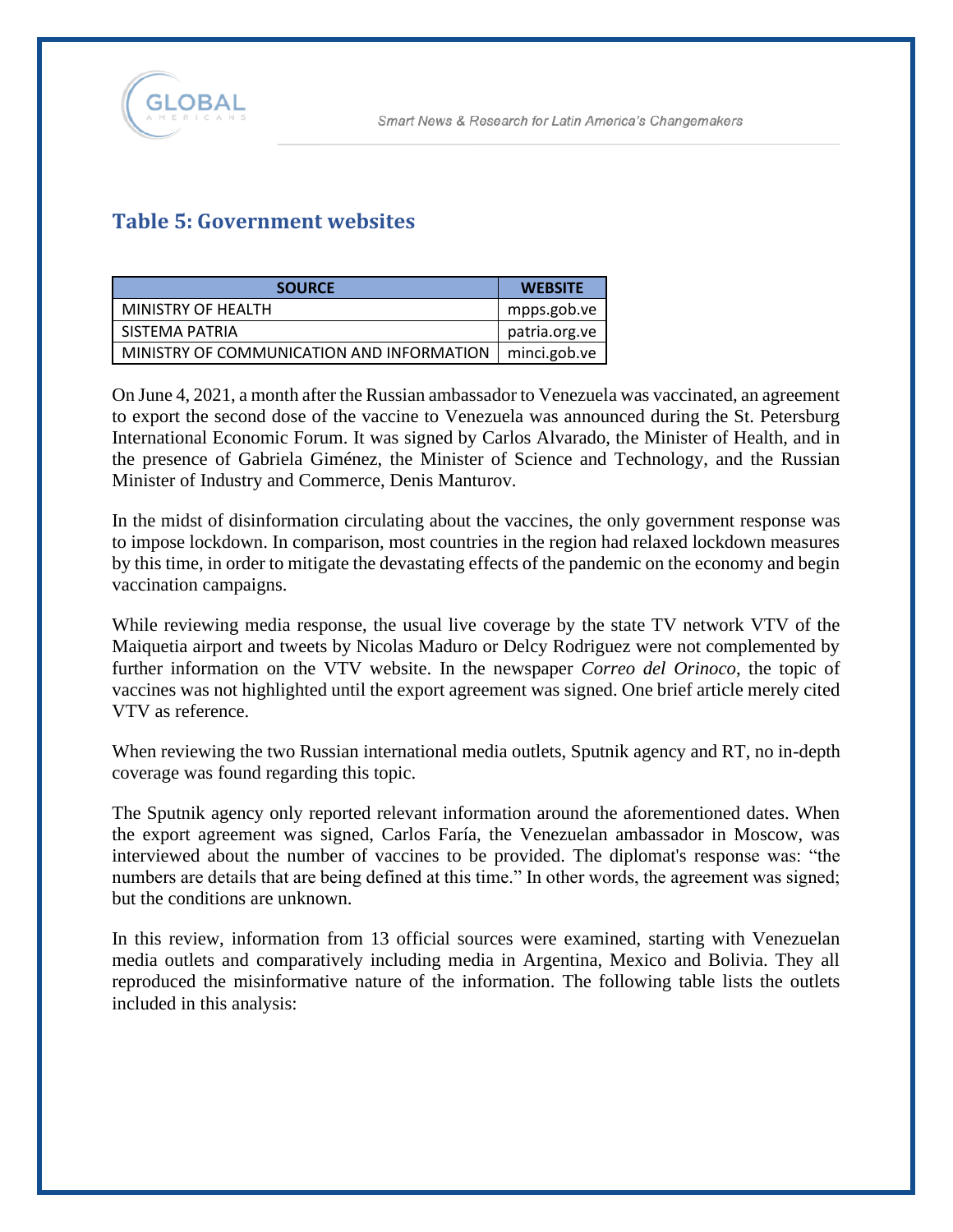

| <b>OUTLET</b>        | <b>WEBSITE</b>         |
|----------------------|------------------------|
| <b>VTV</b>           | vtv.gob.ve             |
| <b>TELESUR</b>       | telesur.net            |
| ÚLTIMAS NOTICIAS     | ultimasnoticias.com.ve |
| EL ESTÍMULO          | elestimulo.com         |
| <b>TAL CUAL</b>      | talcualdigital.com     |
| <b>EFECTO COCUYO</b> | efectococuyo.com       |
| EL ECONOMISTA        | economista.com.mx      |
| <b>EL FINANCIERO</b> | elfinanciero.com.mx    |
| EL MUNDO             | elmundo.com.bo         |
| <b>PAGINA SIETE</b>  | paginasiete.bo         |
| LA NACIÓN            | lanacion.com.ar        |
| <b>INFOBAE</b>       | infobae.com            |

## **Table 6: Media outlets reviewed**

The natural source of public information in this case are the media outlet websites. Local media coverage was reviewed and triangulated by media response in Argentina, Bolivia, and Mexico. This translates into the reproduction of information by 15 primary news sources spread over 12 media websites and three official government websites The content that was reviewed covers August 12, 2020, to February 13, 2021, spanning the period from the official announcements about vaccine delivery to the final publication date of this report.

Key dates include August 11, 2020, when Russia announced the Sputnik vaccine and Maduro almost immediately expressed his willingness to obtain it. In October, the signing of the agreement to send 10 million doses to Venezuela was announced. In February 2021, the first 100,000 doses arrived, but it remains unknown if the agreement will be honored and when the rest of the vaccine doses will arrive.

# **CHINA**

The trace of disinformation is also reflected in the media coverage of news related to China. The supposed Chinese humanitarian aid that has been provided to numerous countries in the region has been praised by the Venezuelan government as an act of altruism.

Maggioreli (2019) notes that while the U.S. diminished humanitarian, military, and police aid in its backyard, China became a main source of support in the region and increased its aid and loans to Latin American governments. Throughout the research process, data suggests special treatment given to information about Chinese humanitarian aid and the Sinopharm vaccine. Information from 14 government media outlets was reviewed, dating from March 16, 2020, when the national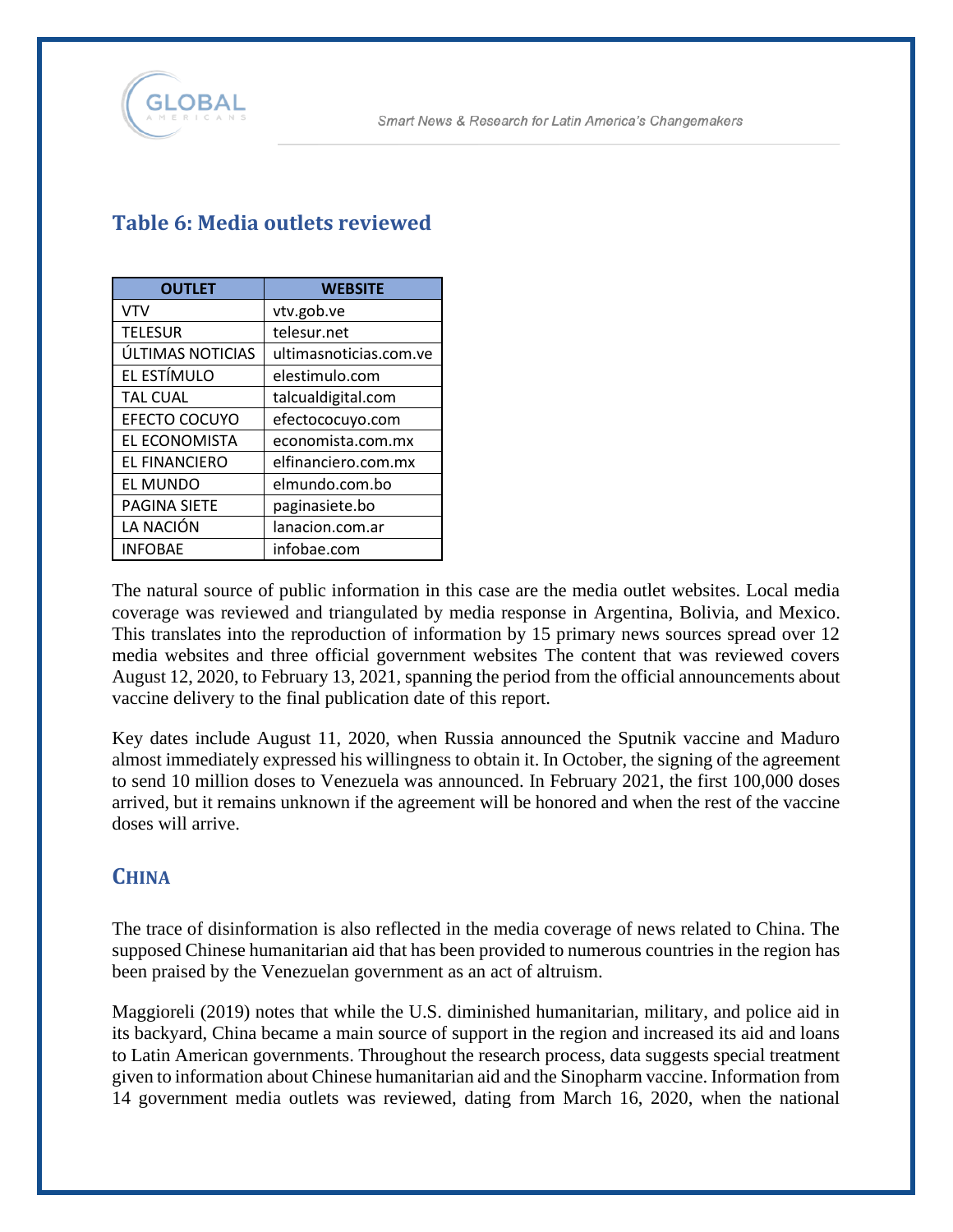

quarantine strategy began, until September 2020. The official websites of the Ministries of Health, Economy, and Foreign Affairs were examined to try and identify specific information about humanitarian aid. The table below lists the private and public media outlets examined:

## **Table 7: Media outlets that publish news about China's aid to Latin America**

| <b>Outlet</b>                | <b>Website</b>              | <b>Tendency</b> |
|------------------------------|-----------------------------|-----------------|
| Últimas Noticias             | www.ultimasnoticias.com.ve  | Progob          |
| Efecto Cocuyo                | www.efectococuyo.com        | Private         |
| El Universal                 | www.eluniversal.com         | Private         |
| <b>El Nacional</b>           | www.elnacional.com          | Private         |
| Telesur                      | www.telesurtv.net           | Progob          |
| Alba Ciudad                  | www.albaciudad.org          | Progob          |
| La Iguana TV                 | www.laiguana.tv             | Progob          |
| Correo del Orinoco           | www.correodelorinoco.gob.ve | Progob          |
| <b>VTV</b>                   | www.vtv.gob.ve              | Progob          |
| Runrun.es                    | www.runrun.es               | Private         |
| La Patilla                   | www.lapatilla.com           | Private         |
| El Estímulo                  | www.elestimulo.com          | Private         |
| El Pitazo                    | www.elpitazo.net            | Private         |
| Venezuelan News Agency (AVN) | www.avn.info.ve             | Progob          |

The analysis demonstrates that state media outlets echo official government propaganda. Private media outlets possess a similarly uncritical perspective toward information provided by the government, paving the way for the promulgation of disinformation in a society already ravaged by complex social, political, and economic crises.

Furthermore, the lack of transparency regarding the Sinopharm vaccine is one of the most obvious examples of disinformation that persists over time. It is worth noting that on March 1, 2021, 500,000 doses of the Chinese vaccine arrived in Venezuela, but neither government websites nor public or private media related to Chavez governance provide consolidated information regarding vaccine delivery. These websites also did not specify if these vaccines were a donation, even though Venezuela's participation in Phase 3 clinical trials was announced. Tables 8 and 9 below outline the media outlets and government sources that were examined.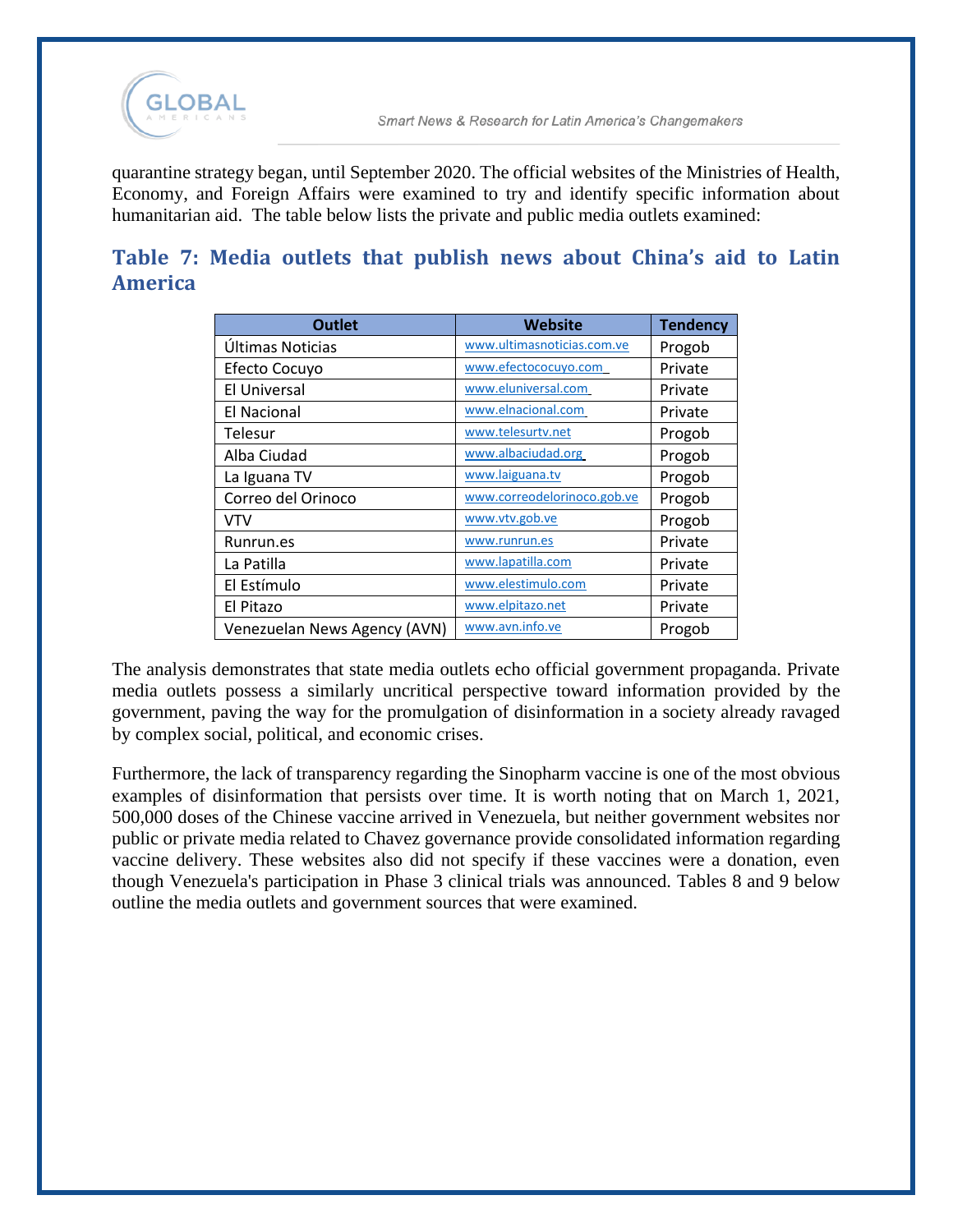# **Table 8: Media outlets analyzed in relation to Sinopharm in Venezuela**

| <b>OUTLET</b>             | <b>WEBSITE</b>          |
|---------------------------|-------------------------|
| VTV                       | vtv.gob.ve              |
| <b>TELESUR</b>            | telesur.net             |
| <b>CORREO DEL ORINOCO</b> | correodelorinoco.gob.ve |
| ÚLTIMAS NOTICIAS          | ultimasnoticias.com.ve  |
| <b>AGENCIA XINHUA</b>     | spanish.xinhuanet.com   |

#### **Table 9: Government sources consulted**

| <b>SOURCE</b>                            | <b>WEBSITE</b>         |
|------------------------------------------|------------------------|
| MINISTERIO DE SALUD                      | mpps.gob.ve            |
| SISTEMA PATRIA                           | covid19.patria.org.ve  |
| MINISTERIO DE RELACIONES EXTERIORES      | mppre.gob.ve           |
| <b>VICEPRESIDENCIA</b>                   | Vicepresidencia.gob.ve |
| MINISTERIO DE ECONOMÍA Y FINANZAS        | mppef.gob.ve           |
| MINISTERIO DE COMUNICACIÓN E INFORMACIÓN | minci.gob.ve           |

In addition, a director at VTV announced a week later that "teachers from 250 schools in Caracas received the first dose of the Chinese vaccine.

The truth is that the Venezuelan government gave special priority to the Sputnik vaccine, despite the fact that the 10 million vaccines promised to have not been delivered and the second doses are pending for hundreds of thousands of citizens. There was not the same precedence with the Sinopharm vaccine, and as previously stated, it was unknown whether it was a donation. This was verified by reviewing content from 10 sources between March 1 and May 3, including official government and media outlet websites, as well as the *Xinhua* agency website.

An anti-imperialist U.S. stance was found to be prominent in communications regarding Venezuela's relations with Russia, especially in the context of any event involving Nicolas Maduro. Information about the Chinese vaccine is scarce, aside from the announcement of the arrival of vaccines and their application in 250 schools in Caracas, without further detail on the number of teachers receiving the vaccine. Neither on the *Xinhua* news agency website nor on Telesur subdomain websites is there any information available about the Chinese vaccine.

Similarly, the narrative favoring Russia and China is also reflected in the criticisms and allegations in relation to the COVAX Global Vaccine program and the Pan American Health Organization (PAHO). According to these institutions, the exclusion of Venezuela from the program is justified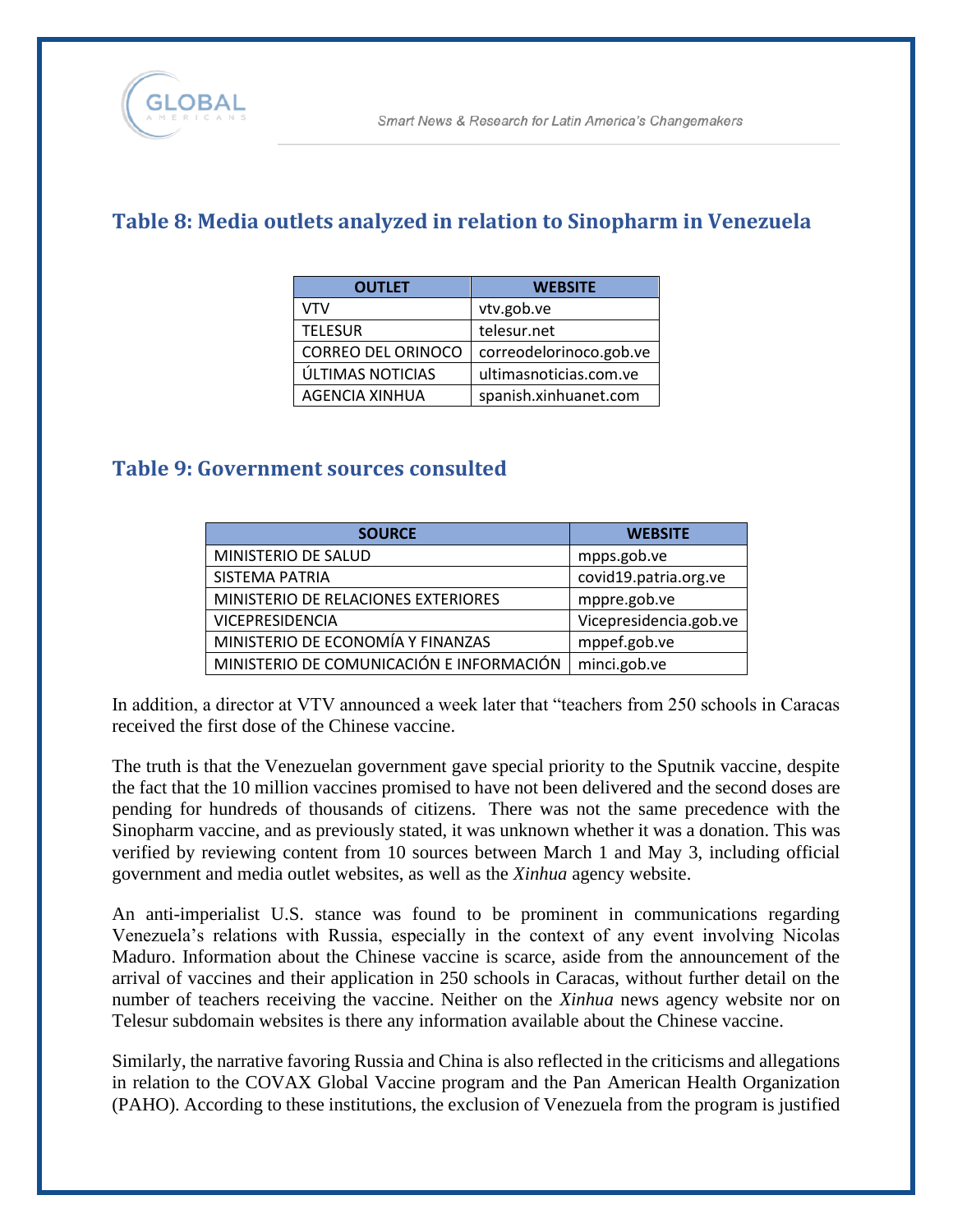

and the AstraZeneca vaccine, the first vaccine set to arrive in Venezuela through this program, is discredited.

The reaction of Nicolas Maduro's government to the possibility of providing 1.4 to 2.4 million doses of British vaccine AstraZeneca (AZ) through the COVAX program is not convincing to many. The discreditation of this vaccine promoted by the government has no scientific basis because according to the World Health Organization, (WHO, 2021) the risk of developing thrombosis with thrombocytopenia is very low. In the United Kingdom, only four cases per one million vaccinated adults developed these adverse effects. It was therefore recommended that authorities be alert and perform risk and benefits analysis based on the specific characteristics of each country.

Six government websites and six media outlets were reviewed from March 19-31, 2021. The analysis reveals the complexity of political interests around the vaccine issue and how it could reflect on Nicolas Maduro's government. It appears that Venezuela's entry into the COVAX program could be considered as a victory for *chavismo*, since it was handled as a proposal in conjunction with the "interim government" led by the former president of the National Assembly (Legislative power and opposition) Juan Guaidó. However, in parallel to the ban of the AstraZeneca vaccine, Maduro's government announced that it would import the Russian EpiVacCorona vaccine.

This is an important finding that represents the extensive disinformation activities carried out by the Venezuelan government. Even the National Armed Forces, through the Bolivarian National Guard, was involved in this ploy by intentionally promoting articles from VTV, the state television network, on Facebook and Twitter.

The eleventh flight from China to Venezuela arrived on March 1 at 11:00 p.m., carrying 500,000 doses of the Vero Cell vaccine produced by Sinopharm. The plane was also carrying an additional 17 tons of supplies to combat the COVID-19 pandemic.

The event was covered by the main news agencies, in particular by EFE and Europa Press - both among the first results on Google search from Venezuela. It was also covered by CNN en Español and RT Actualidad television channels, as well as the *Sputnik Mundo* website. However, it was not covered by the *Xinhua* Chinese news agency website. The latest article published about Chinese flights to Venezuela was on February 24, when the 10th flight landed. Instead, what was found is an article on how China is supporting Latin America in its fight against COVID-19, reinforcing the narrative that China is a global leader in international aid. The newspaper *Últimas Noticias* did not spare praise with the headline "Chinese vaccines take over much of the world." The following media outlets covering the delivery of Sinopharm vaccines were reviewed: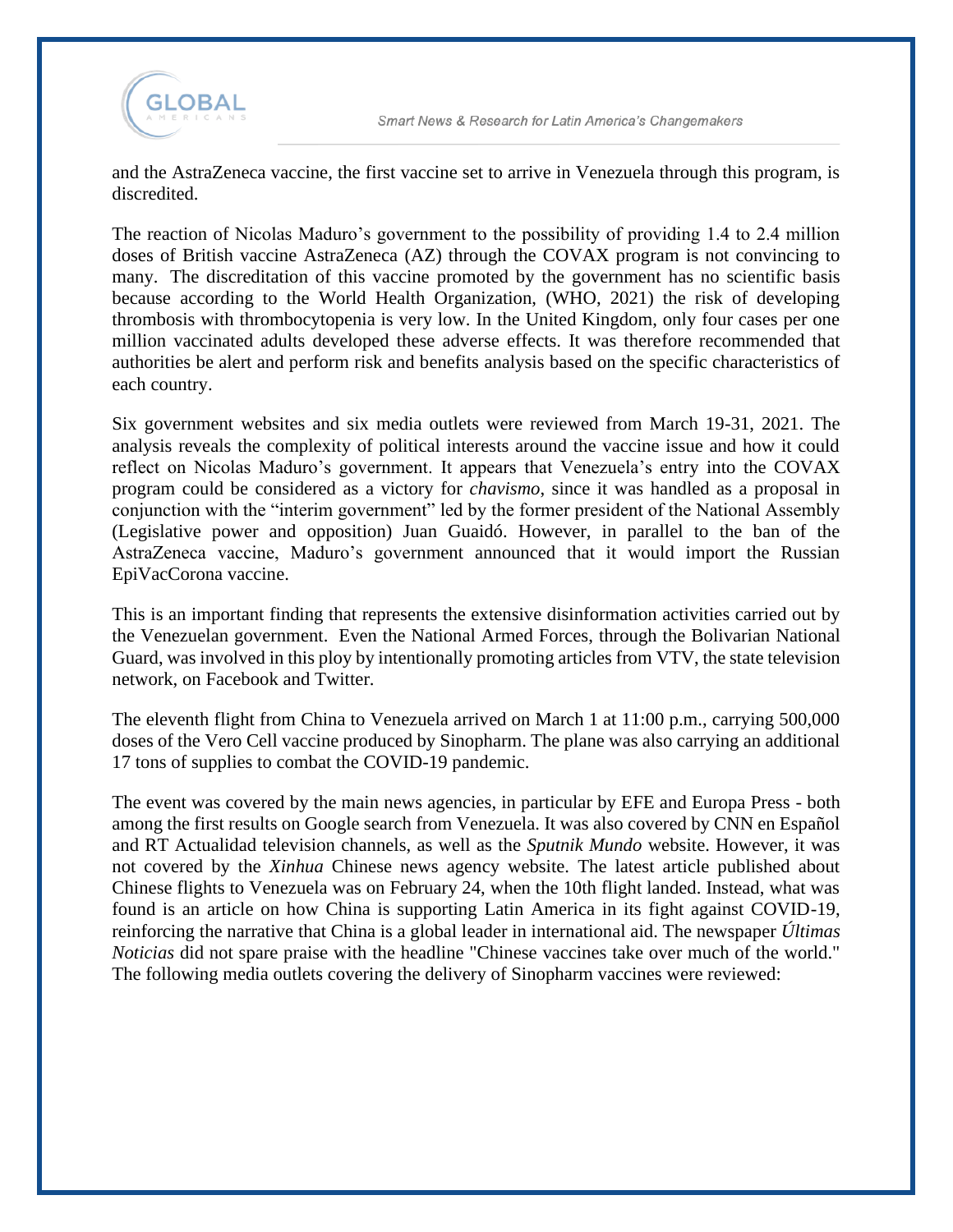## **Table 10: Media outlets that cover the delivery of Sinopharm vaccines Venezuela**

| <b>Outlet</b>        | <b>Headline</b>                                                                    |
|----------------------|------------------------------------------------------------------------------------|
| <b>VTV</b>           | Supplies and first shipment of 500 thousand vaccines against COVID-19 developed by |
|                      | China arrives                                                                      |
| Telesur              | Venezuela receives 500,000 doses of Chinese anti covid vaccine                     |
| <b>CNN</b>           | Venezuela receives 500,000 doses of Chinese Sinopharm vaccine                      |
| EFE                  | Venezuela receives half a million doses of vaccines against COVID-19 from China    |
| <b>Europa Press</b>  | Venezuela receives half a million doses of Chinese vaccine against COVID-19        |
| Finanzas             | Venezuela begins vaccination of teachers with Chinese Sinopharm vaccines           |
| Digital              |                                                                                    |
| Últimas              | Chinese vaccines take over much of the world                                       |
| <b>Noticias</b>      |                                                                                    |
| <b>Actualidad RT</b> | Venezuela receives the first 500,000 doses of the Sinopharm vaccine against COVID- |
|                      | $19$ [sic]                                                                         |
| Sputnik              | First shipment of Chinese vaccine Vero Cell arrives to Venezuela                   |

The data was sourced by using the Crowdtangle extension (plugin) for Chrome on two different days: March 3 and 15. Shared data from all of the accounts on Facebook was downloaded, as well as the data from the Telesur and VTV accounts on Twitter.

The most interesting finding is in the data downloaded from the VTV article shared via Twitter. It shows that the article was shared by 59 Venezuelan military accounts linked to the Bolivarian National Guard (GNB). Many of the accounts also used face mask face  $(\mathcal{Q})$  and thumbs up  $(\mathcal{A})$ emojis, suggesting that they were created according to instructions of some kind. Most of these accounts appear to be institutional, and there are also various accounts of commanders and lieutenants.

# **Table 11: Examples of military accounts**

| User                                   | <b>Followers</b> | <b>Interactions</b> |
|----------------------------------------|------------------|---------------------|
| Antidrogas GNB                         | 3.090            | 22                  |
| GNB Sucre 曾凸                           | 10.641           | 21                  |
| GNB D-811 Faja Petrolífera → 台         | 1.600            | 20                  |
|                                        | 114              | 20                  |
| $@1$ RACIA-DESUR $\bigcap$ $\bigoplus$ | 581              | 19                  |
| GNB ANZOALAB52                         | 3.044            | 18                  |
| Gnb2daciaDesurLara                     | 229              | 16                  |
| D.V.C N° 41 GNB $\bigcirc$ $\uparrow$  | 1.885            | 15                  |
| @1RACIA-DESUR $\oplus$                 | 581              | 15                  |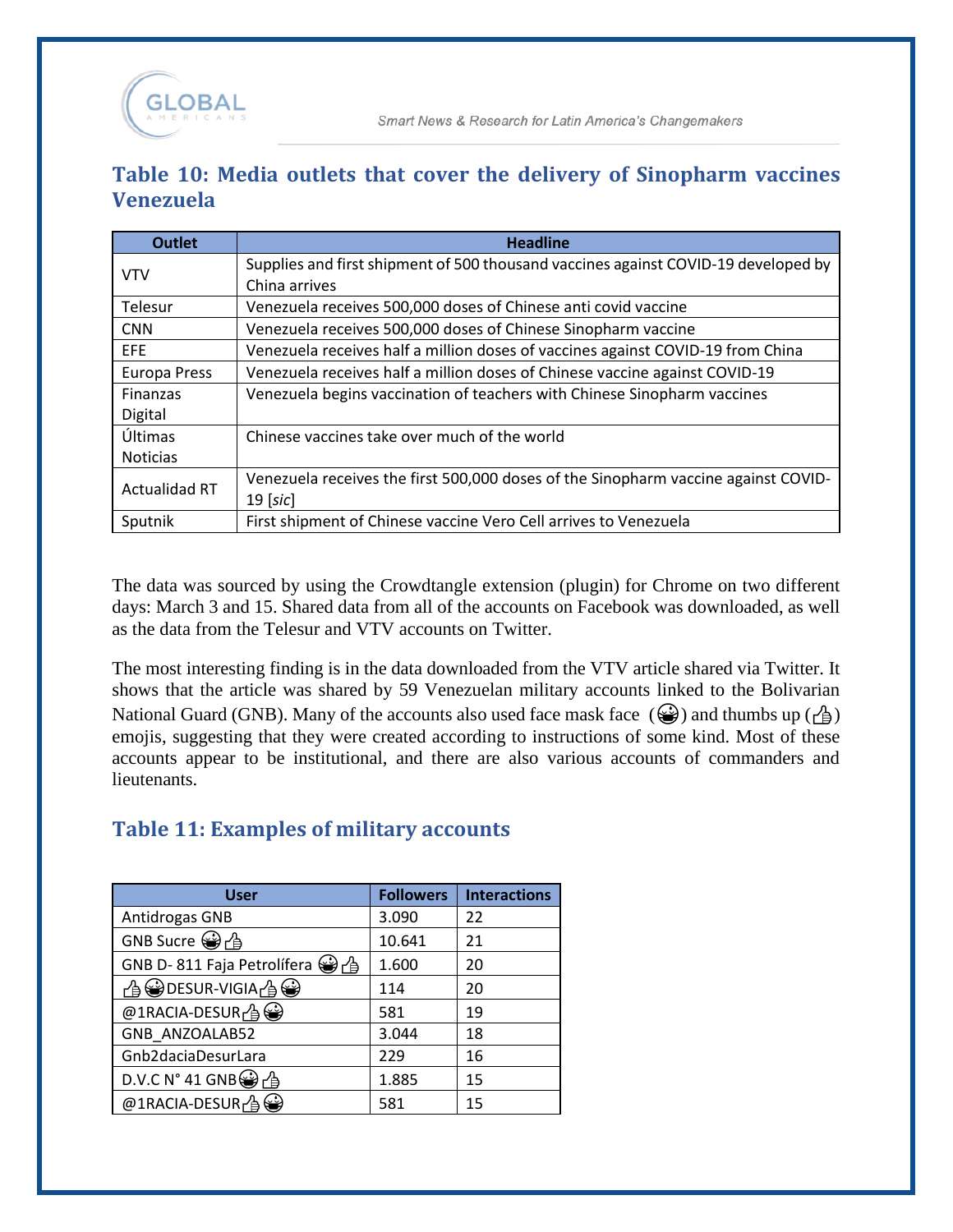

| ⊩ උි မြဲDESUR-VIGIA උි මු                  |       |  |
|--------------------------------------------|-------|--|
| $\Box$ GNB PUEBLO FALCON $\bigcirc$ $\Box$ | 5.793 |  |

The VTV article was also the most shared on Facebook. Two military accounts also stand out: Milicia Bolivariana and FuerzasMilitares.org, although the latter is an independent Colombian magazine that covers security and defense issues.

# **Table 12: Facebook sites that shared the VTV article**

| Facebook sites (page or group)                         | <b>Followers</b> | <b>Interactions</b> |
|--------------------------------------------------------|------------------|---------------------|
| VTVCanal8                                              | 601.687          | 1490                |
| Followers of Ernesto Che Guevara                       | 19.101           | 19                  |
| fuerzasmilitares.org                                   | 164.609          | 8                   |
| Chavez y Bolívar revolutionaries                       | 636              | 6                   |
| <b>BOLIVIARAN MILITIA</b>                              | 6.414            | 6                   |
| RT (International news in Spanish) [unofficial group]) | 12.675           | 0                   |
| <b>Trujillo Socialist Municipality</b>                 | 1.186            | 0                   |
| RETIRED AND PENSIONED OF VENEZUELA                     | 106.994          | 0                   |
| Maracaibo Raya Maicao Travel                           | 105.493          | 0                   |

This analysis exposes the diversity of actors participating in disinformation campaigns and demonstrates commitment to the government, the government media and even the national Armed Forces. It is evident that because of hegemonic communication, these campaigns have an important effect on the population. Display of government power on social media is evident, as it was from 2015-2017 when the government managed to dominate discussion on Twitter.

The GNB is the largest arm of the National Armed Forces after the Bolivarian Militia and the Army. This military body, with all its ubiquity, has Twitter accounts which are used to promote not only its activities but also those of the government: not only institutional accounts but also those of active military personnel. These activities are outside the country's regulatory framework. For example, Article 330 of the 1999 Constitution of the Bolivarian Republic of Venezuela prohibits the National Armed Forces from participating in propaganda, militancy, or political proselytizing.

In contrast to the first research findings regarding the GNB's promotion of the Chinese vaccine on interactive media, data from 40 accounts identified at the beginning was downloaded. The GNB accounts identified were: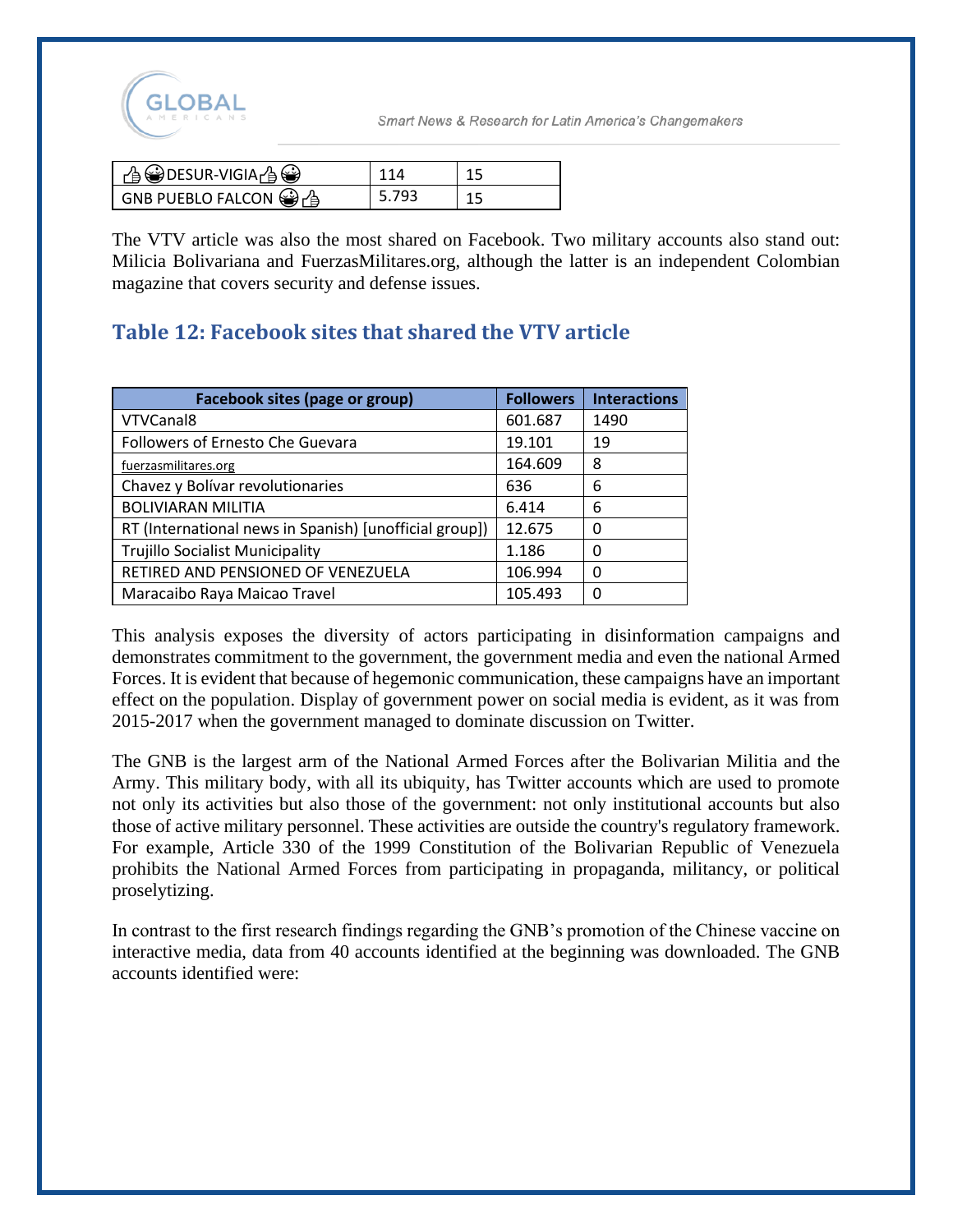

#### **Table 13: Bolivarian National Guard accounts that promote the Chinese vaccine**

| <b>Twitter Account</b>        | <b>Followers</b> | <b>Following</b> |
|-------------------------------|------------------|------------------|
| <b>GNB Guardia del Pueblo</b> | 97.507           | 1.012            |
| <b>GNB Capital</b>            | 37.469           | 1.203            |
| <b>GNB Anzoátegui</b>         | 29.743           | 1.137            |
| <b>GNB Bolívar</b>            | 25.776           | 894              |
| Mayor GNB Rivero              | 16.948           | 18.562           |

When the following accounts were filtered in relation to the followers of the 40 accounts selected, it turns out that there does not seem to be a follow-for-follow strategy, since not all accounts follow each other. However, the number of accounts that are followed is certainly remarkable. The total number of unique follower accounts is 692 (out of a total of 3,482 followers downloaded from all accounts), which is a particularity that began when Hugo Chavez created his account @chaveucedanga in 2010.

#### **WHAT DOES THE VACCINE SENTIMENT ANALYSIS SAY?**

The purpose of this section is to detect if there is a bias in sentiment analysis using a tool developed for this project by the Tecnológico de Monterrey. This tool allows you to analyze and visualize the emotion behind a text (positive, negative, or neutral) and determine the possible underlying intention.

3,200 tweets from the Telesur International account and 3,200 tweets from the Telesur Venezuela account were downloaded. Although the two accounts belong to the same medium, the tweets are not all identical. For the purpose of this research, we selected tweets specifically discussing the vaccines, of which only 254 resulted in triunes, 131 from Telesur Venezuela and 123 from Telesur International. Repeated tweets were included in the sentiment analysis as they are considered part of a strategy to understand the general perception of sentiment based on identical messages.

The following questions were considered in the sentiment analysis of Telesur's Twitter account: Is it possible to identify a bias of emotion in tweets of a channel considered to be informative? Additionally, does an existing bias make it possible to identify fake news? It is generally understood that fake or falsified news uses the media's informational structure or sensationalist clickbait content. Journalism can be sensational, even if it is not false.

VADER and the NRC Emolex lexicon tools were applied, in addition to the TextBlob application programming interface (API).

When the analysis was conducted with the VADER lexicon, which produces results labeled as positive, negative and neutral, it is evident that the messages are mainly neutral. The neutral column gave a 1 rating to 87 out of 254 values, which means that on a scale of 0 to 1, they are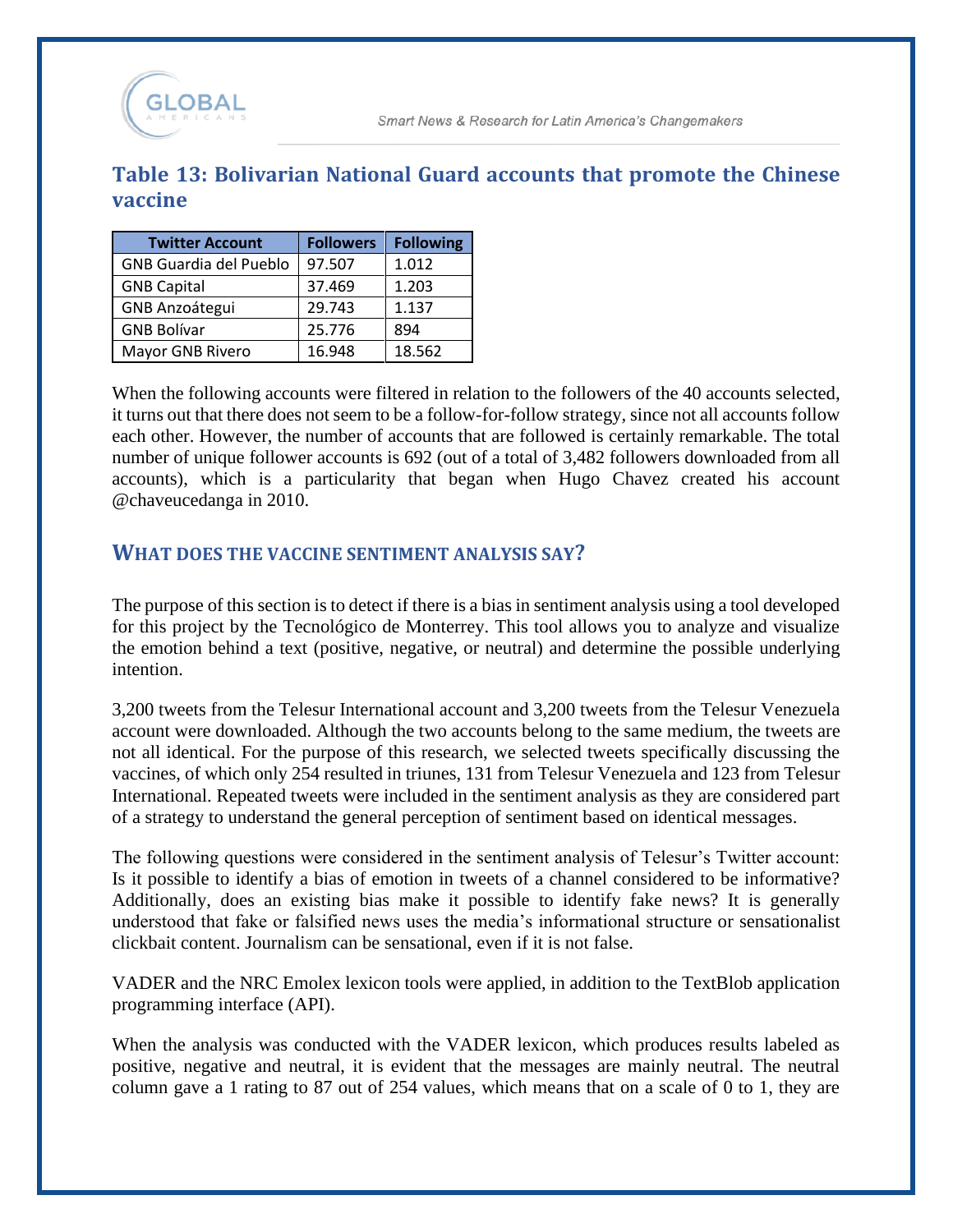

completely neutral. However, the median total value is 0.924. The tools did not identify evidence of language that might reflect a positive or negative trend in the group of tweets about the vaccine.

The NRC Emolex lexicon analysis was conducted with a scale of  $+1$  to  $-1$ ; the results table displays only polarity.Consistent with the results of the analysis described above, most values average at 0 and therefore point to the tweets being neutral.

What happens when the evaluation is not based on positive, negative and neutral, but rather on words linked to groups of emotions? The sentiment analysis tool identifies that the value that dominates that emotion is equal to zero. For example: there are 195 tweets that represent anger, and their value is zero; but the maximum value of this set of tweets is one of 0.153. When it comes to happiness, there is a similar trend. 182 tweets have a value of zero, and the maximum value of one tweet is 0.25. Nonetheless, trust is the emotion with the highest value, specifically a tweet from the Russian ambassador to Venezuela who trusts the EpiVacCorona vaccine and was the first to be vaccinated.

The following image is a word cloud that visualizes ideological trends among the tweets. The most important words include: vaccines, Sputnik, Soberana, Abdala and Cuba (Soberana and Abdala being the Cuban vaccine candidates that the Venezuelan government has been promoting over the last few months).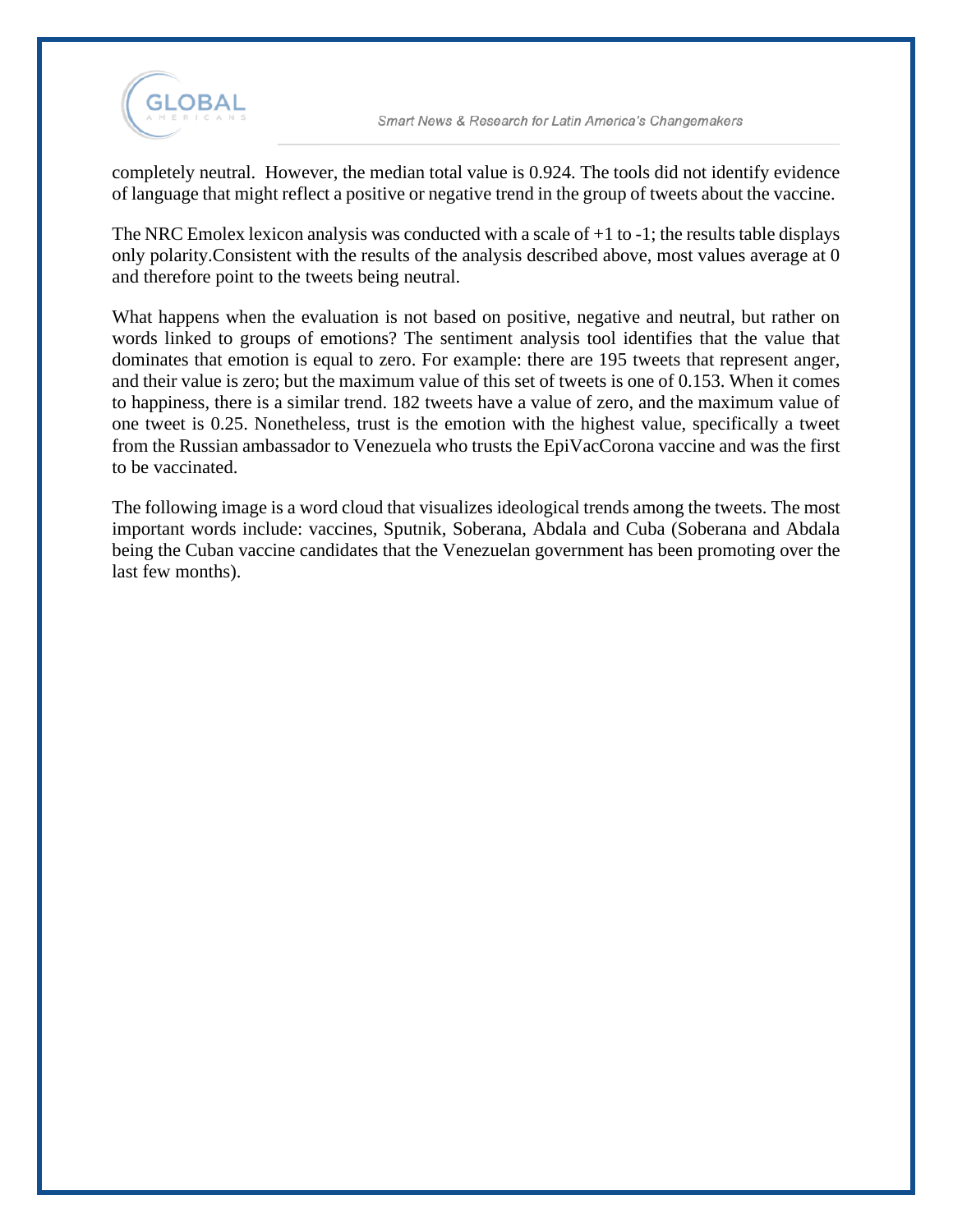



#### **Case Studies**

There were events associated with the political crisis during which the Venezuelan government played a role in disinformation activities. Government media allies such as Últimas Noticias, Telesur, La Iguana TV, Correo del Orinoco, VTV, Diario Vea, Ciudad Caracas, Venezuelan News Agency, Globovisión, and TVES were analyzed. The last cases studied were related to the disinformation about Venezuelan oil shipments, the Republicos (an alternative right-wing group), as well as the case of the Integral Diagnóstic Centers (CDI) as part of a parallel health system implemented 18 years ago by then-president Hugo Chávez. The accounts linked to this initiative also spread disinformation through socialist slogans, highlighting above all the alleged Cuban solidarity with Venezuela.

The case of the oil shipments from Venezuela to China is a very clear example of the obscurity of the Venezuelan government and the lack of response by the media on vital issues. This creates a dangerous misinformation puzzle, which limits citizens' right to information. This case refers to the information disseminated by Reuters and Bloomberg about the shipment of Venezuelan oil with mediation from China.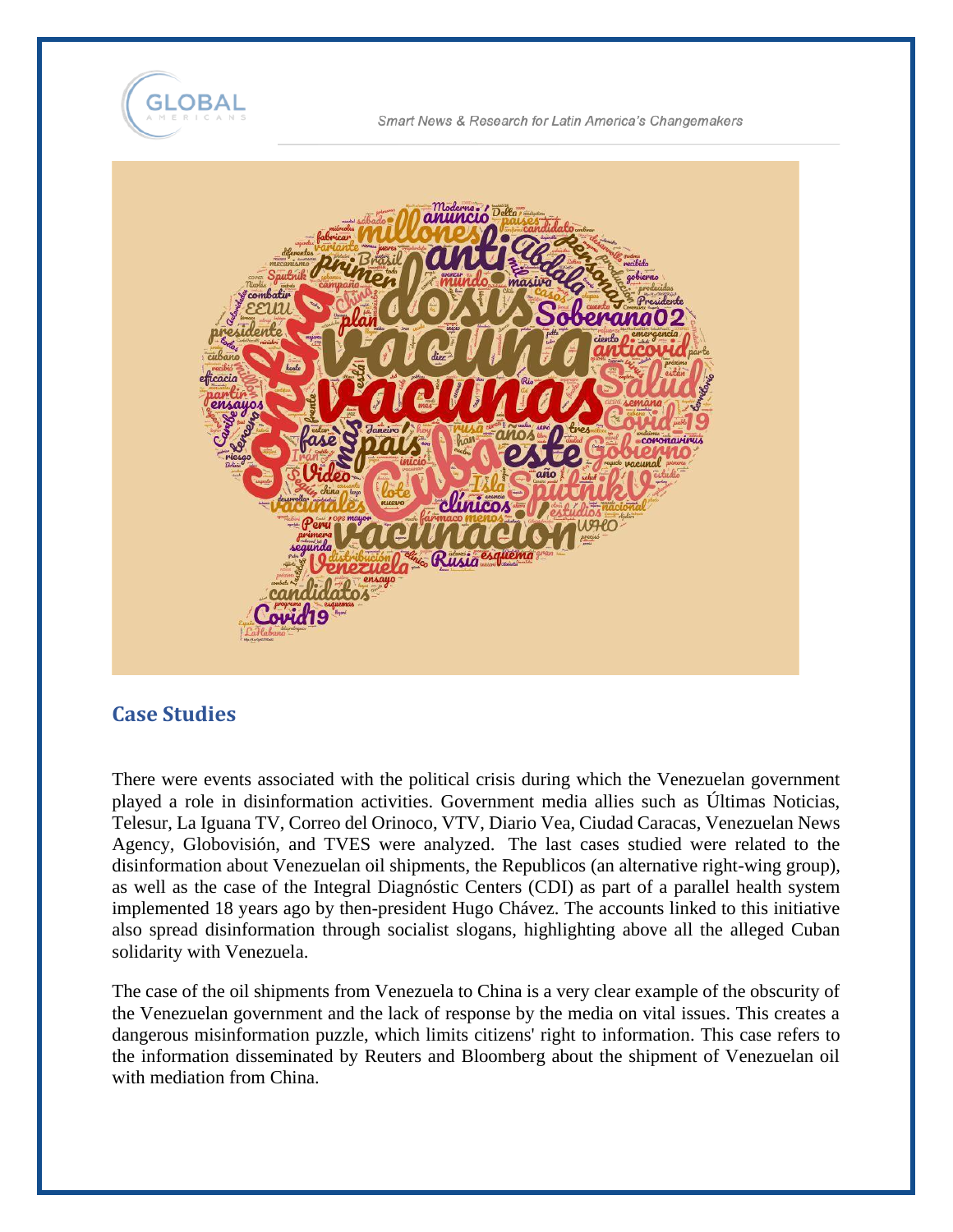

A review of publications between November 30 and December 6, 2020, was conducted. These publications pertain to eight media outlets, including the *Xinhua* news agency. It is noticeable that China's aid is not mentioned in the government media, which shows that the promotion of this support is not part of the alliance's propaganda technique. The media outlets examined are outlined in the table below.

**Table 14: Media outlets examined for coverage of oil shipments from Venezuela with Chinese mediation**

| <b>MEDIA OUTLET</b>   | <b>WEBSITE</b>         |
|-----------------------|------------------------|
| <b>AGENCIA XINHUA</b> | spanish.xinhuanet.com  |
| <b>TELESUR</b>        | telesur.net            |
| <b>VTV</b>            | vtv.gob.ve             |
| ÚLTIMAS NOTICIAS      | ultimasnoticias.com.ve |
| EL ESTÍMULO           | elestimulo.com         |
| EL UNIVERSAL          | eluniversal.com        |
| EL NACIONAL           | elnacional.com         |
| EFECTO COCUYO         | efectococuyo.com.ve    |

This reinforces the official narrative, which explains that the collapse of Petroleos de Venezuela (PDVSA) is a result of sanctions from the U.S. government. From that single statement, we can already corroborate elements of disinformation spread by the Venezuelan government in the form of propaganda. From this same perspective, they claim to be living and waging an asymmetric war to which the government of Xi Jinping joins Venezuela as an ally.

Another issue is the group called Los Republicos—a term that means "outstanding citizens well versed in State affairs and political issues"—who define themselves as a political movement and not as a party. They believe that the solution for Venezuela is a U.S. military intervention and consider a large part of the Venezuelan opposition to be a sham. They were among the last to acknowledge that Trump had lost an election, or rather that Biden would come to power. They see intervention by philanthropist George Soros in everything and are influential on social media.

Alberto Franceschi, a representative of the Venezuela Project Party (center-right) in the defunct Venezuelan congress (as the legislative branch was previously called), is one of the most prominent members of the alternative right movement. Franceschi drives content both on the movement's website and YouTube channel. On his personal video channel, he has 32,000 followers.

Humberto González is another visible leader of the Republicos, with 565,000 followers on Twitter. At the end of 2020, before the U.S. presidential elections, he had estimated 615,000 followers. He was considered to be a member of a network of Venezuelans who supported Donald Trump as president and candidate, and even joined Trump's communications campaign contesting the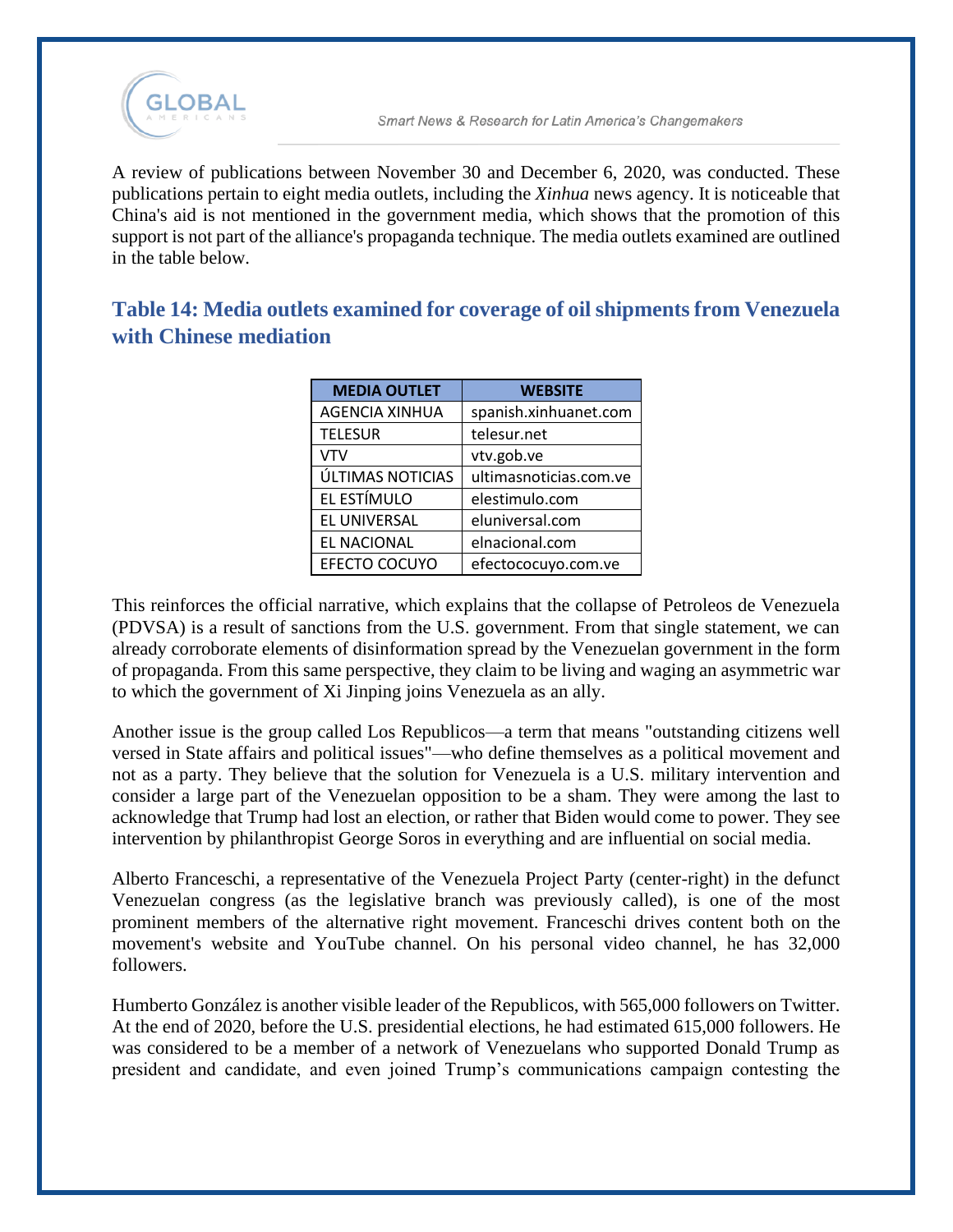

electoral fraud accusations against him. He is also a columnist for the weekly publication *La Razón*.

Franceschi and González are not the only ones; however, they are the most well-known Republicos. On the Republicos website there is a group of people who are constantly posting and commenting, including activists from other Latin American countries.

The Republicos have both personal and institutional accounts on WhatsApp, Telegram, YouTube, Twitter, Parler, and Gab (these latter two networks being infamous in the U.S. for embracing farright figures and groups banned by other platforms). They have connections with news channels such as *Parte de Guerra* that have more than 36,000 subscribers and more than six million views since 2014.

In comparison, *Efecto Cocuyo*, an independent Venezuelan media outlet that has also been on YouTube since 2014, barely exceeds 5,000 subscribers and 900,000 video views. *The Freedom Post*, a related outlet that emerged this year, started with 100,000 visits according to the Similarweb internet analysis conducted in January of this year. Now visitor numbers are less than 50,000, which possibly may have been influenced by Google's algorithm change that occurred this year.

The last case studied was that of CDI, which is part of the parallel health system created by *chavismo*, despite the formal and functional existence of a public health system since the first third of the 20th century.

It is important to clarify that the so-called "missions" are social welfare programs created by the government of Hugo Chávez as of 2003 to address social exclusion, but also as a form of social control of the population in poverty. The Barrio Adentro mission is a strategy to bring health professionals to poor neighborhoods in cities to provide health care with the help of Cuban healthcare workers. This program was created even though there was already an extensive network of outpatient clinics and primary health care centers, as well as qualified local healthcare personnel.

Venezuela not only bought Cuba's services to build up the Barrio Adentro mission, but also began to control interactive media associated with this social welfare program. Venezuela bought services from Cuba that it did not even produce in order to create and operate the Barrio Adentro network. In addition, the government runs a propaganda network to convince Venezuelans of its solidarity.

The investigation set out to identify the true scope of the Twitter accounts linked to the CDI and the Cuban Medical Mission. User statistics of 14 CDI accounts throughout Venezuela were downloaded. They are accounts that promote the hashtag #BarrioAdentro18Aniversario and range from having dozens to a few hundred followers. These accounts are listed below.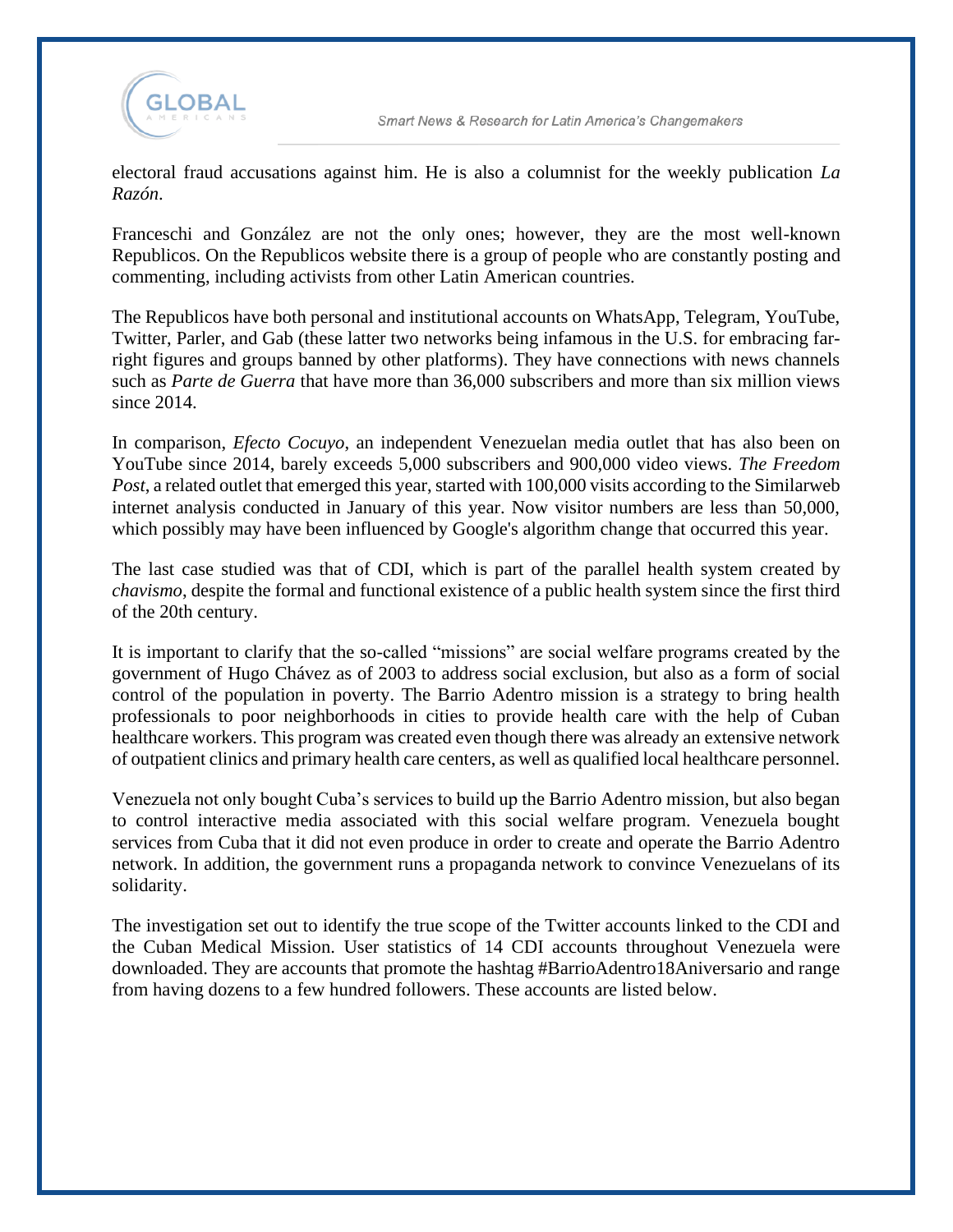# **Table 15: Users, their number of followers, accounts following and CDI followers**

| <b>Users</b>      | <b>Followers</b> | Following | <b>CDI Followers</b> |
|-------------------|------------------|-----------|----------------------|
| @cdipuertadelli1_ | 121              | 25        | 46                   |
| @CDI_arenas       | 364              | 262       | 46                   |
| @CdiMichelena     | 22               | 79        | 16                   |
| @CdiLibertador    | 531              | 387       | 21                   |
| @cdihiguerote3    | n.a.             | n.a.      | 58                   |
| @CdiGilberto      | 271              | 156       | 19                   |
| @CDIelRosario     | 67               | 77        | 16                   |
| @cdicorpo11       | 232              | 181       | 50                   |
| @cdicarvajal      | 73               | 27        | 3                    |
| @CdiBocono        | 10               | 4         | 8                    |
| @CDI_Tariba       | 32               | 2         | 2                    |
| @cdi_suiza_       | 99               | 99        | 42                   |
| @CDI_feyalegria   | 914              | 1.751     | 53                   |
| @CdiLagunas       | 189              | 201       | 47                   |
| @cdi sucre        | 53               | 226       | 19                   |

Among all these accounts there are 1,431 unique accounts that include individuals, public health centers and Cuba Coopera accounts, which is what users of Cuba's international medical cooperation program—or the Cuban Medical Mission—are called. Cuba Coopera has Twitter accounts by state and mission.

After examining the 14 aforementioned accounts, we found that there are up to 114 unique CDI accounts within the Barrio Adentro mission. In 2009, there were 499 CDIs in Venezuela, according to sources from Barrio Adentro.

Undoubtedly, the number of accounts that indicate Cuba as their location is also curious, because on Twitter the location may mean that the user is originally from or currently located in the country mentioned in the post timestamp. Keeping this in mind, more than 370 of the 956 accounts affirm that they are located in Cuba. This means a third of the total followers are not Venezuelans.

In general, Barrio Adentro accounts are full of socialist slogans, Fidel Castro, white coats (alluding to the Barrio Adentro doctors), and insistence of Cuba's supposed solidarity with Venezuela. In addition, the Cuban flag appears in the profile photos of these accounts, so it is evident that they carry out propaganda in favor of Barrio Adentro.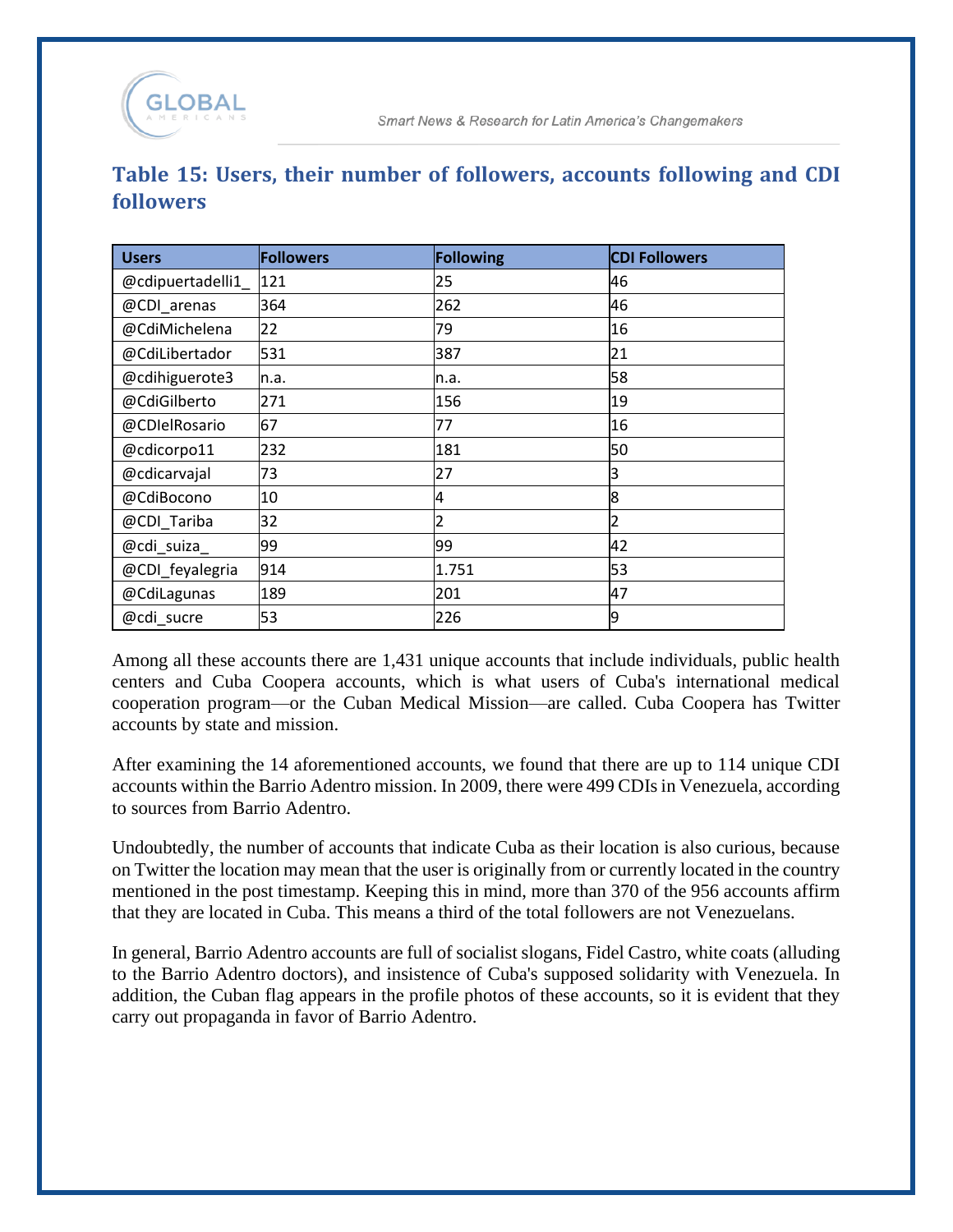

## **Special Case Study: Protests in Colombia**

In 2019, Colombia was shaken by violent protests that resurfaced in 2021 as a result of an extemporaneous proposal for tax reform proposed by the government of President Duque, which was immediately withdrawn. However, the fuse was already lit and soon it spread into social protests that condemned the deep inequalities that persist.

In the context of this unrest, numerous accounts of police abuses and excessive use of force were reported, as was disinformation. For this case study, hashtags related to the protests in Colombia were examined. Key hashtags dated between May 29 and June 7 were identified based on the Trendinalia index. Hoaxy was also used to download data to identify hashtag connections. The Vicinitas app was used to download tweets from a specific hashtag. Hoaxy generally identifies just over 1,000 relationships to hashtags per search, and about 2,000 tweets were downloaded through Vicintas. All Hoaxy downloads are from the search #ParoNacional + date (day + initial letter of the month), therefore hashtags ranged from #ParoNacional29M to #ParoNacional7J.

For this case, it was decided that no official government accounts would be used in this analysis. A cross data analysis was conducted using tweets with a specific hashtag and filter by Venezuela (on Twitter the location is defined, not geolocated, unless the account user activates this function).

176 accounts were linked to the following four hashtag trends: #ColombiaResiste, #CaliResiste, #DuqueAssino and #SOSColombiaNosEstanMatando.

While the focus of the analysis was on accounts that identified their location as Venezuela, a specific account stood out. This account had 69 tweets, retweets or cited tweets and belongs to a Venezuelan that was tweeting from New York and interacts with *chavismo* intellectuals such as Roberto Hernández Montoya. This user known as Prometeo @AntonioM646, publishes many photos and sarcastic comments and is one of the accounts identified as most influential in the context of this case study.

We define cyborg accounts as those that share similar traits to bots but are managed by humans acting in an orchestrated way to fuel messaging campaigns. They can also be automated to some extent, for example, when retweeting posts from certain accounts. Most of the accounts found appear to be cyborg accounts, with people running them behind the scenes.

In summary, whether expressly organized or not, it is evident that there are *chavismo* attempts to influence politics of other countries; in this case, that of Colombia. It is important to note that Colombia and Venezuela are sister countries with strong cultural, historical, and economic ties. Colombia has always been an important player in Venezuelan domestic and foreign policy.

For the U.S., Colombia is the most important and reliable ally in the region. In the context of the Venezuelan crisis, Colombia has received the largest number of Venezuelans migrants and has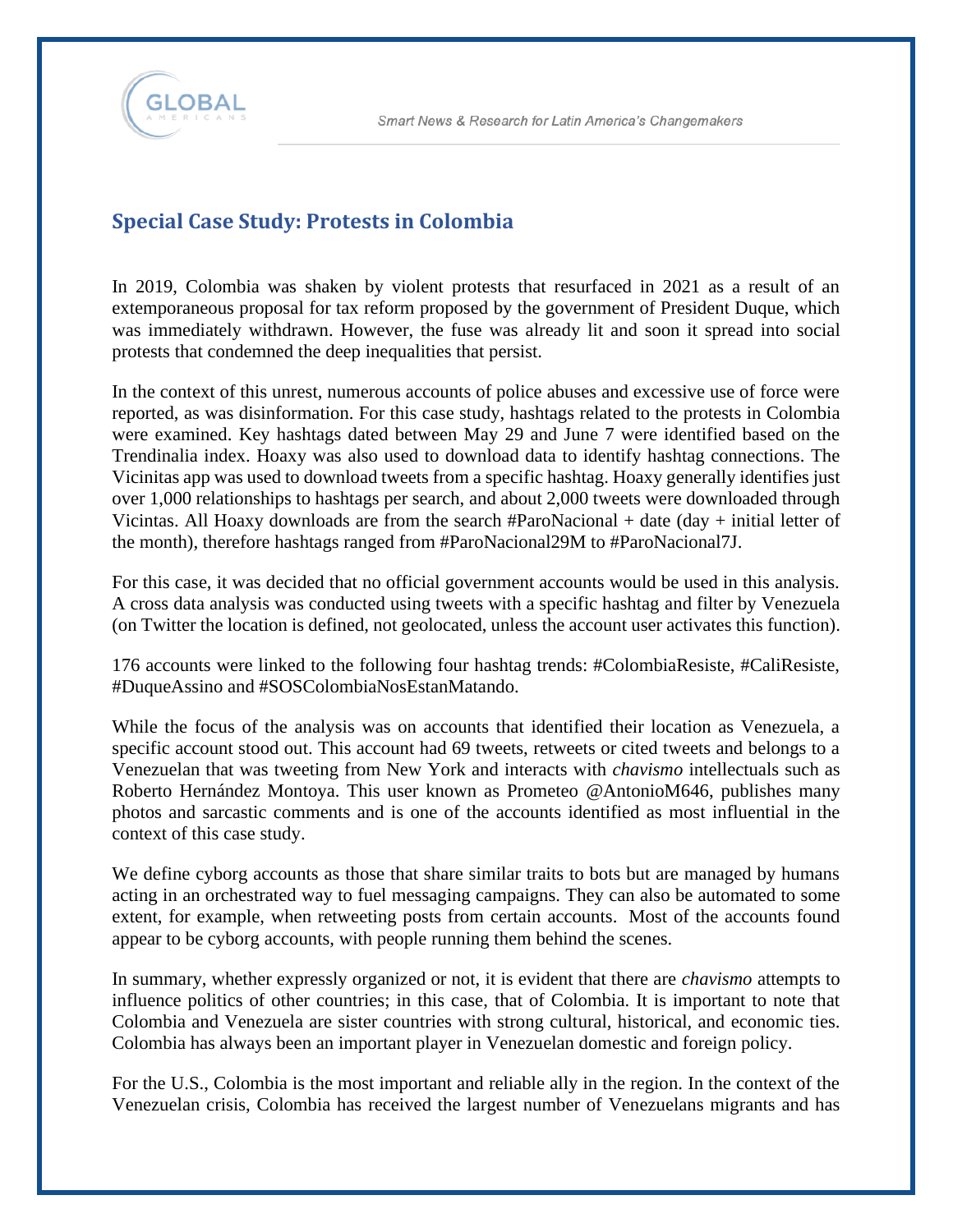

deployed a broad diplomatic strategy aiming to find opportunities for negotiation to end the crisis. A period of political instability or an eventual replacement of the Duque government before the end of term would weaken Colombia's firm stance against the Maduro government and its international leadership. Furthermore, if greater powers in the region such as Mexico and Argentina, which are currently ruled by the left, continue to avoid questioning the Venezuelan regime, regional pressure for political change in Venezuela will decrease notably.

Social networks are playing a greater role in the expression of social unrest, as seen during the Arab Spring more than ten years ago. In Latin America, social movements are organized through social networks, which is why they become fertile ground for disinformation and the promotion of anti-systemic movements.

Until a few years ago, Russia had no major relevance in the region beyond the sale of weapons to various countries. However, it has recently expanded its influence through deploying disinformation campaigns without investing much human, financial, or technological resources, and is having an important impact in public opinion and consequently outlooks on the political future of the region.

## **GEOPOLITICAL ANALYSIS**

President Maduro's government began in 2013 after a controversial victory by a 1.49 percent margin over opposition candidate Henrique Capriles. During this time, the government's authoritarian tendency grew stronger. Maduro, unlike Chavez, has never had overwhelming popular support, so his administration compensated for its lack of democratic legitimacy with the use of force.

For Jacome (2016), the government's turning point towards a more open authoritarianism was the triumph of the Democratic Unity Roundtable (MUD) party's pro-democratic campaign in the 2015 legislative elections. This resulted in greater deterioration of institutions as well as greater control of the Executive branch in order to limit the functions and capacity of the new legislative power of the opposition party. Jacome argues that this control was strengthened with increased militarization and the postponement of national elections.

This authoritarianism made the Venezuelan crisis more visible to the world and shined a spotlight on the potential consequences of a mass exodus of Venezuelans in the region.

Intervention by the international community began in 2002-2003 when the opposition began an insurrection to displace former President Chavez. The Organization of American States (OAS) participated in a Forum for Negotiation and Agreement. Unfortunately, the international community did not monitor the country's compliance with the agreements and all efforts were in vain. The 2004 referendum recall was too late, and the country became even more polarized.

Today, the geopolitical environment is much more complex. The change in Venezuelan foreign policy towards a multipolar landscape allowed for it to strengthen relations with Russia and China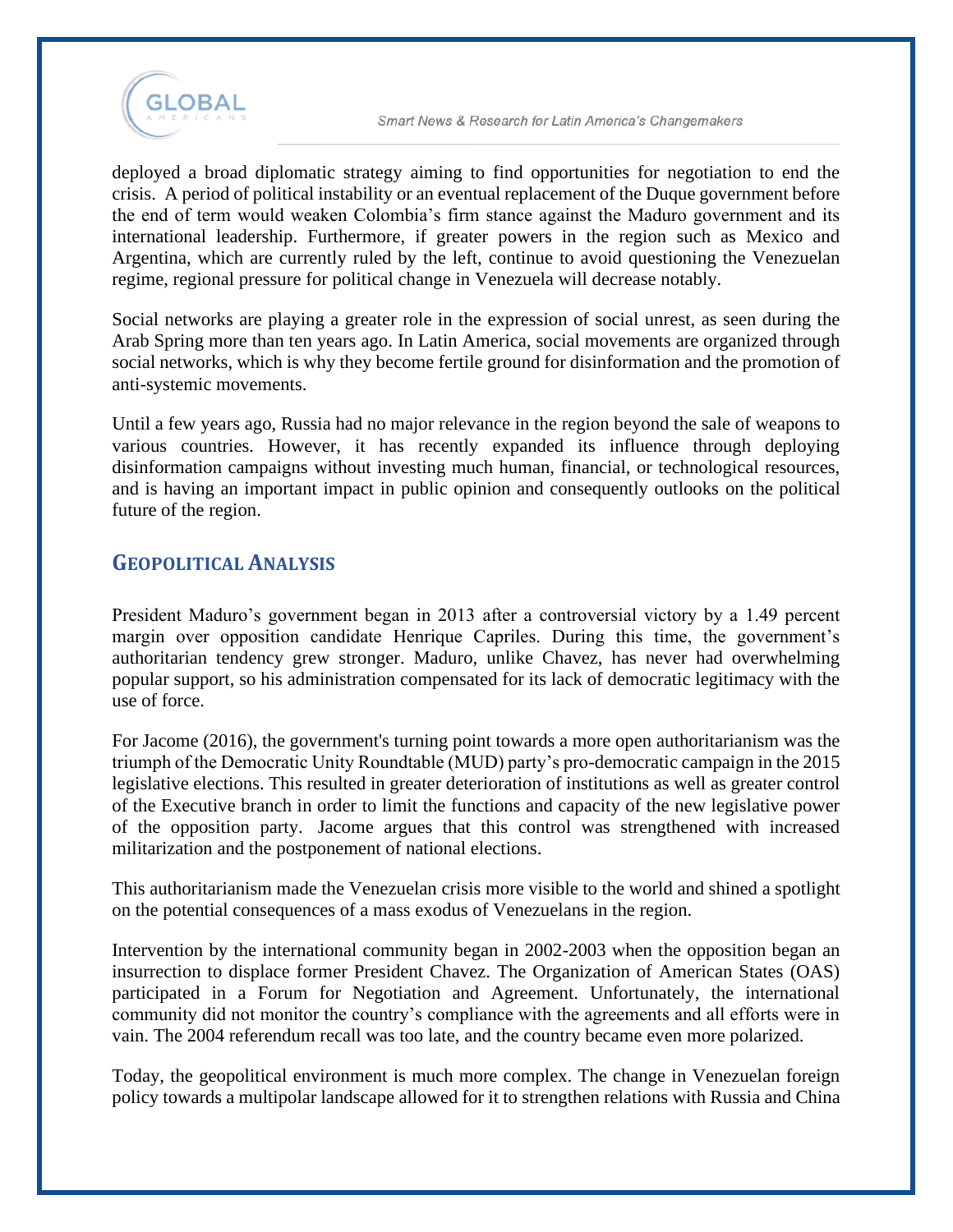

to the detriment of its previous relationship with the U.S. that existed during the democratic period in Venezuela (1958-1998).

Bravo (2011) explains that the country's foreign policy has evolved since 2002 to challenge the U.S. through its oil diplomacy, projecting international influence in support of a multipolar international system. At the same time, and practically from the beginning of his government, President Chavez sought rapprochement with Putin's Russia under this rhetoric of multipolarity. As a result, Russia has become one of Venezuela's closest allies in military, economic, commercial, and even scientific domains. This broad cooperation has allowed Russia to consolidate its presence in the region beyond the sale of arms to various countries.

Likewise, oil diplomacy allowed the then nascent *chavismo* to weave a support network with the leftist governments of the region—starting with Cuba, but also with Argentina, Brazil, Bolivia, Ecuador, and Nicaragua. *Chavismo* aimed to create the Bolivarian Alliance for the Peoples of Our America (ALBA) as an alternative to what Chavez called neoliberal integration in the region.

This and all the multilateral initiatives led by *chavismo*, such as the Community of Latin American and Caribbean States (CELAC) and the Union of South American Nations (UNASUR) broke down as soon as the price of oil, its main resource that sustained political allegiances, fell. Similarly, various leftist governments entering the second decade of the century gave way to liberal governments that detached from these organizations created by Chavez because they lacked institutionalization and purpose beyond promoting Chavez's discourse and the oil industry.

In this context, the anti-U.S. narrative of the Venezuelan government has been incessant over the last 22 years: accusations of assassinations, coup plots, attacks, and military invasions of all kinds, all without evidence. Most recently, the Venezuelan government has blamed the U.S. for its difficulties in dealing with the COVID-19 pandemic.

The four years of the Trump administration and his rhetorical threats of military invasion reinforced the narrative of the Venezuelan government and contributed to the polarization of the international community, thus hindering consensus among the various Latin American and European governments interested in finding a peaceful path to conflict resolution.

Currently, President Biden has emphasized that the greatest challenges for U.S. foreign policy are related to Russia and China, stating clearly that the U.S. will engage in the defense of democratic values and human rights across the world. After four years of the U.S. closing itself off to foreign policy and abandoning important spaces in global politics, dealing with Russia and China will not be easy. In his first speeches as president, Biden made it known that the good feelings with Russia are over and that China represents a threat to the U.S., thus taking a more confrontational stance towards both powers.

Putin's Russia is a declining power that lacks the stature of the former USSR and cannot compete with the U.S. China is something else. Its economic growth has been exponential in the last two decades, developing an almost perfect authoritarian system that leaves no room for dissent, and that seems to have been strengthened by the COVID-19 pandemic. On the other hand, its discreet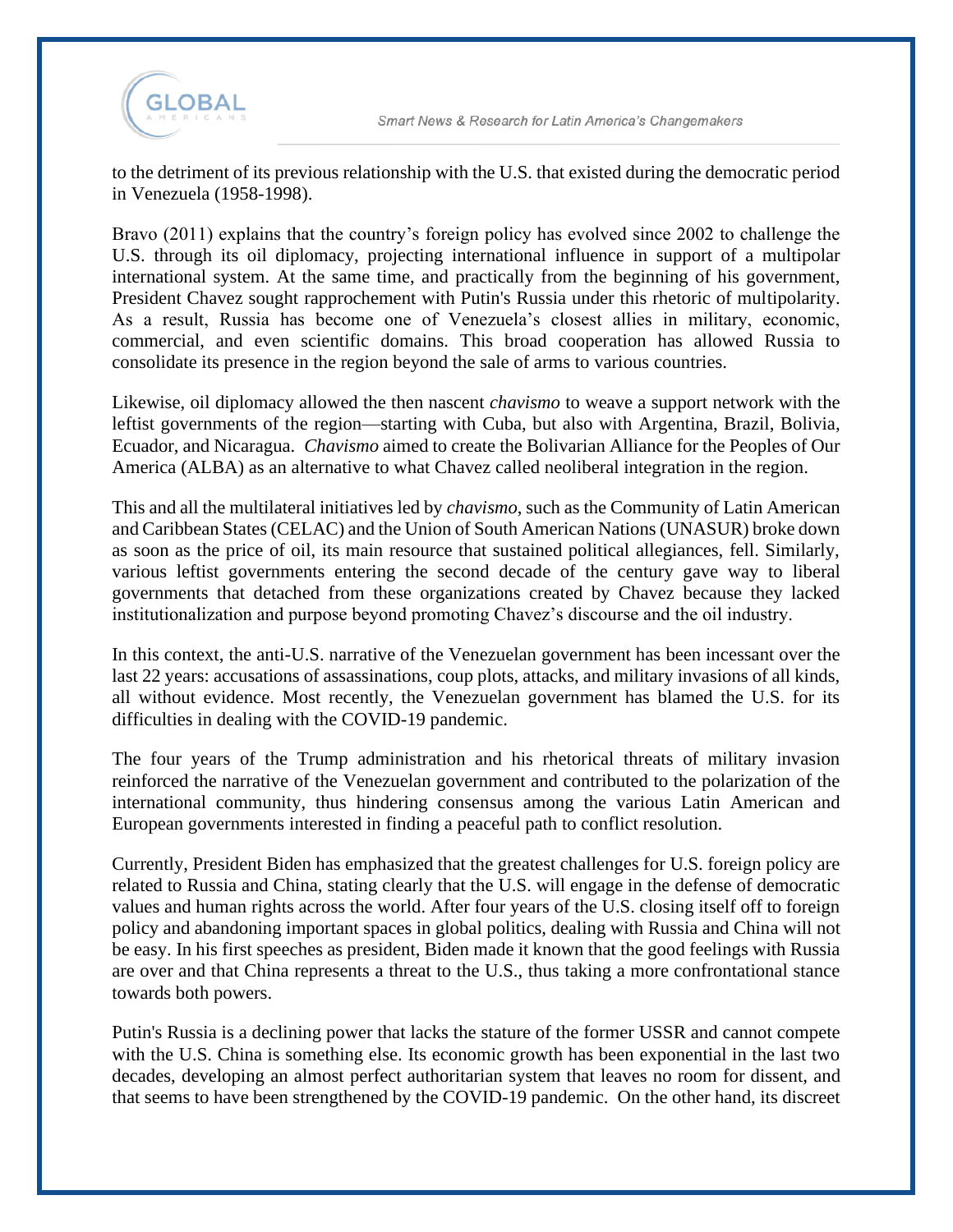

diplomacy, respectful of principles of non-intervention, promotes its political model under the conviction of its superiority over the West. This is the preferred narrative of the highest spokespersons of the Venezuelan government: Nicolas Maduro, Vice President Delcy Rodriguez, and Foreign Minister Jorge Arreaza.

The Sinopharm and Sputnik vaccines have been decisive in the disinformation strategy aimed at portraying the U.S. government as the main adversary of the Venezuelan people, and Russia and China as great benefactors. The truth is that if a negotiation process fails again, authoritarianism in Venezuela will advance even further and will have consequences not only for the country, but for the democratic governance of other countries in the region.

## **CONCLUSIONS**

- The research reflects that government websites and the public media system in Venezuela do not have consolidated and reliable information on any of the topics covered, even in regard to COVID-19, the acquisition of vaccines, or vaccination plans.
- The destruction of the traditional media fabric in Venezuela puts the population in a vulnerable situation when it comes to access to information. As authoritarianism deepens, Venezuelans have serious barriers to accessing and comparing information, thus allowing government disinformation campaigns to have a greater impact on the population.
- In Venezuela the deterioration of public services, particularly electricity and internet, prevents in-country citizens' access to information.
- The results of this investigation show that the Venezuelan government is carrying out disinformation activities aimed at misleading, confusing, and promoting social polarization in the country around key issues such as COVID-19.
- These activities are linked to disinformation agendas of other authoritarian governments such as Russia and China, which highlight concern about poor countries' access to COVID-19 vaccines and are spreading disinformation in Venezuela to promote their political model as favorable, in opposition to that of the West (specifically the U.S.).
- As Milosevich-Juaristi (2017) points out, disinformation is a strategy constantly used by Russia, both domestically and abroad. In this case, it has sought out to discredit Western vaccines and cast doubt on their effectiveness in order to promote Sputnik. However, it has not been able to comply with the delivery of vaccines; Venezuela still has not received the shipment of the second doses of the vaccine.
- China has used Russia's relationship mechanisms with Venezuela to penetrate the region and carry out its own disinformation activities. In the specific case of the Sinopharm vaccine, it uses the same strategy as Russia to spread inaccurate information about all Western vaccines and influence public opinion in favor of its vaccine.